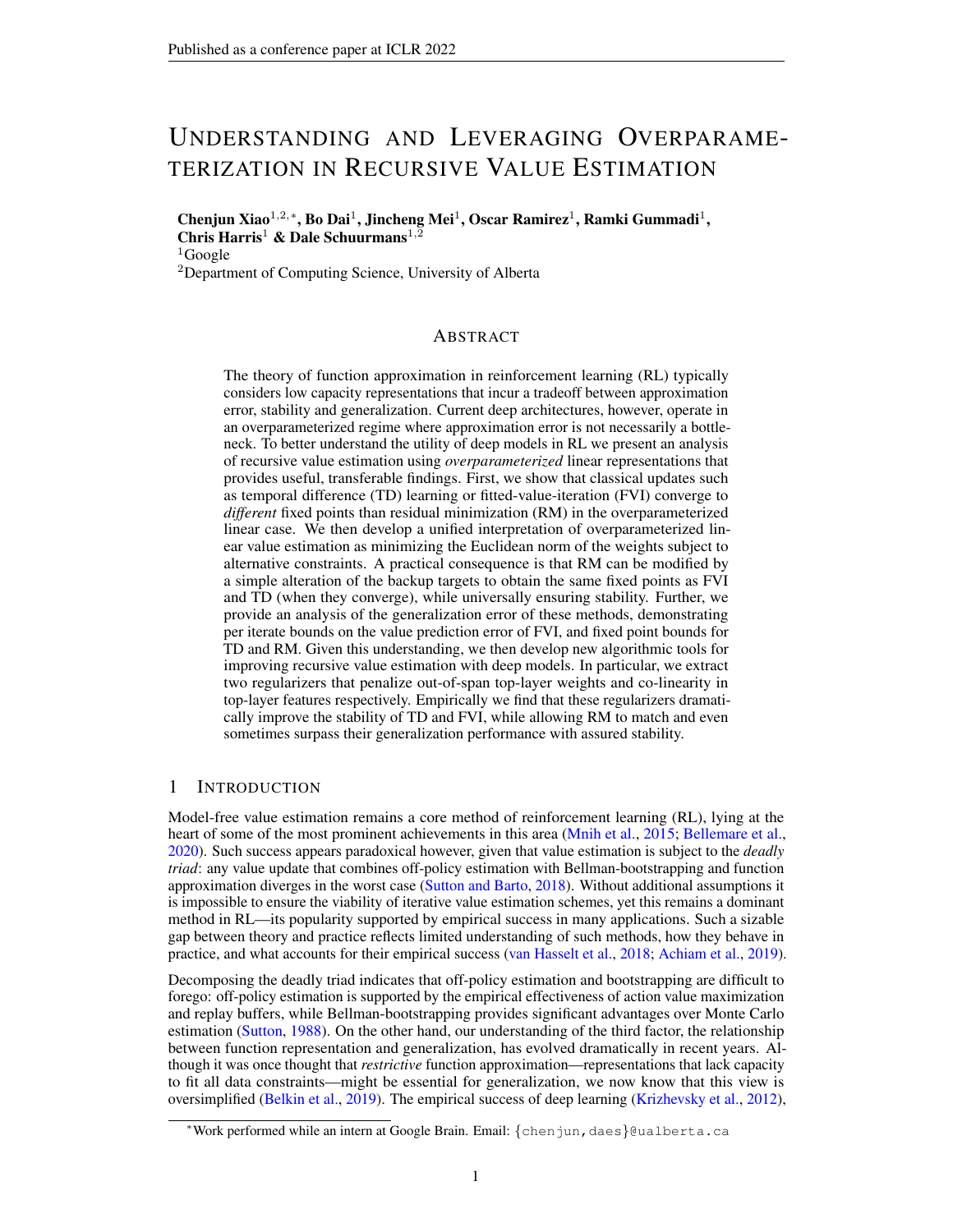extremely large models [\(Brown et al.,](#page-9-3) [2020\)](#page-9-3) and associated theoretical advances [\(Jacot et al.,](#page-10-1) [2018\)](#page-10-1) have made it clear that gradient-based training of overparameterized models embodies implicit biases that encourage generalization even after all data constraints are fit exactly. This success suggests a new opportunity for breaking the deadly triad: by leveraging overparameterized value representations one can avoid some of the most difficult tradeoffs in value-based RL [\(Lu et al.,](#page-11-3) [2018\)](#page-11-3).

The use of overparameterized deep models in value-based RL, however, still exhibits mysteries in stability and performance. Although one might expect larger capacity models to improve the stability of Bellman-bootstrapping, in fact the opposite appears to occur [\(van Hasselt et al.,](#page-12-0) [2018\)](#page-12-0). Our own empirical experience indicates that classical value estimation with deep models eventually diverges in non-toy problems. It has also been shown that value updating leads to premature rank-collapse in deep models [\(Kumar et al.,](#page-10-2) [2021\)](#page-10-2), coinciding with instability and degrading generalization. In practice, some form of *early-stopping* is usually necessary to obtaining successful results, a fact that is not often emphasized in the literature [\(Agarwal et al.,](#page-9-4) [2021\)](#page-9-4). Meanwhile, there is a long history of convergent methods being proposed in the RL literature—starting from residual gradient [\(Baird,](#page-9-5) [1995\)](#page-9-5), to gradient-TD [\(Sutton et al.,](#page-12-1) [2008;](#page-12-1) [Maei et al.,](#page-11-4) [2009\)](#page-11-4), prox gradient TD [\(Liu et al.,](#page-11-5) [2015;](#page-11-5) [2016\)](#page-11-6), and emphatic TD [\(Yu,](#page-12-2) [2015;](#page-12-2) [Sutton et al.,](#page-12-3) [2016\)](#page-12-3)—yet none of these has demonstrated sufficient generalization quality to supplant unstable methods. The current state of development leaves an awkward tradeoff between stability and generalization. A stable recursive value estimation method that ensures generalization quality with overparametrization remains elusive.

In this paper we investigate whether overparameterized value representations might allow the stabilitygeneralization tradeoff to be better managed, enabling stable estimation methods that break the deadly triad and generalize well. We first consider policy evaluation with *overparameterized linear* value representations, a simplified setting that still imposes the deadly triad [\(Zhang et al.,](#page-12-4) [2021\)](#page-12-4). Here we find that alternative updates, such as temporal differencing (TD), fitted value iteration (FVI) and residual minimization (RM) converge to *different* fixed points in the overparameterized case (when they converge), even though these updates share a common fixed point when the approximation error is zero and there are no extra degrees of freedom [\(Dann et al.,](#page-10-3) [2014\)](#page-10-3). That is, these algorithms embody implicit biases that *only* become distinguishable in the overparameterized regime. From this result, we observe that the fixed points lie in different bases, which we use to develop a unified view of iterative value estimation as minimizing the Euclidean norm of the weights subject to alternative constraint sets. This unification allows us to formulate alternative updates that share fixed points with TD and FVI but guarantee stability without requiring regularization or prox constraints [\(Zhang](#page-12-4) [et al.,](#page-12-4) [2021\)](#page-12-4). Next, we analyze the generalization performance of these algorithms and provide a per-iterate bound on the value estimation error of FVI, and fixed point bounds on the value estimation error of TD. From these results, we identify two novel regularizers, one that closes the gap between RM and TD and another that quantifies the effect of the feature representation on the generalization bound. We deploy these regularizers in a realistic study of deep model training for optimal value estimation and observe systematic stability and generalization improvements. We also observe that the performance gap between RM and TD can be closed and in some cases eliminated.

## 2 RELATED WORK

Value estimation has a lengthy history throughout RL research. Our main focus is on off-policy value estimation with parametric function representations and iterative (i.e., gradient based) updates. We do not consider exploration nor full planning problems (i.e., approximately solving an entire Markov decision process (MDP)) in the theoretical development, but instead focus on offline value estimation; however, we do apply the findings to policy improvement experiments in the empirical investigation.

[Dann et al.](#page-10-3) [\(2014\)](#page-10-3) provide a comprehensive survey of value estimation with parametric function representations. Significant attention has been focused on *under*parameterized representations where backed up values are not necessarily expressible in the function class, however we focus on the overparameterized case where any backed up values can be assumed to be exactly representable with respect to finite data. This change fundamentally alters the conclusions one can draw about algorithm behavior, as we see below. One of the key consequences is that classical distinctions [\(Scherrer,](#page-11-7) [2010;](#page-11-7) [Dann et al.,](#page-10-3) [2014\)](#page-10-3) between objectives—e.g., mean squared Bellman error (MSBE), mean squared *projected* Bellman error (MSPBE), mean squared temporal difference error (MSTDE), and the norm of the expected TD update (NEU)—all collapse when the Bellman errors can all be driven to zero. Despite this collapse, we find that algorithms targetting the different objectives—TD and LSTD for MSPBE [\(Sutton,](#page-11-2) [1988;](#page-11-2) [Bradtke and Barto,](#page-9-6) [1996\)](#page-9-6) and RM without double sampling (DS) for MSTDE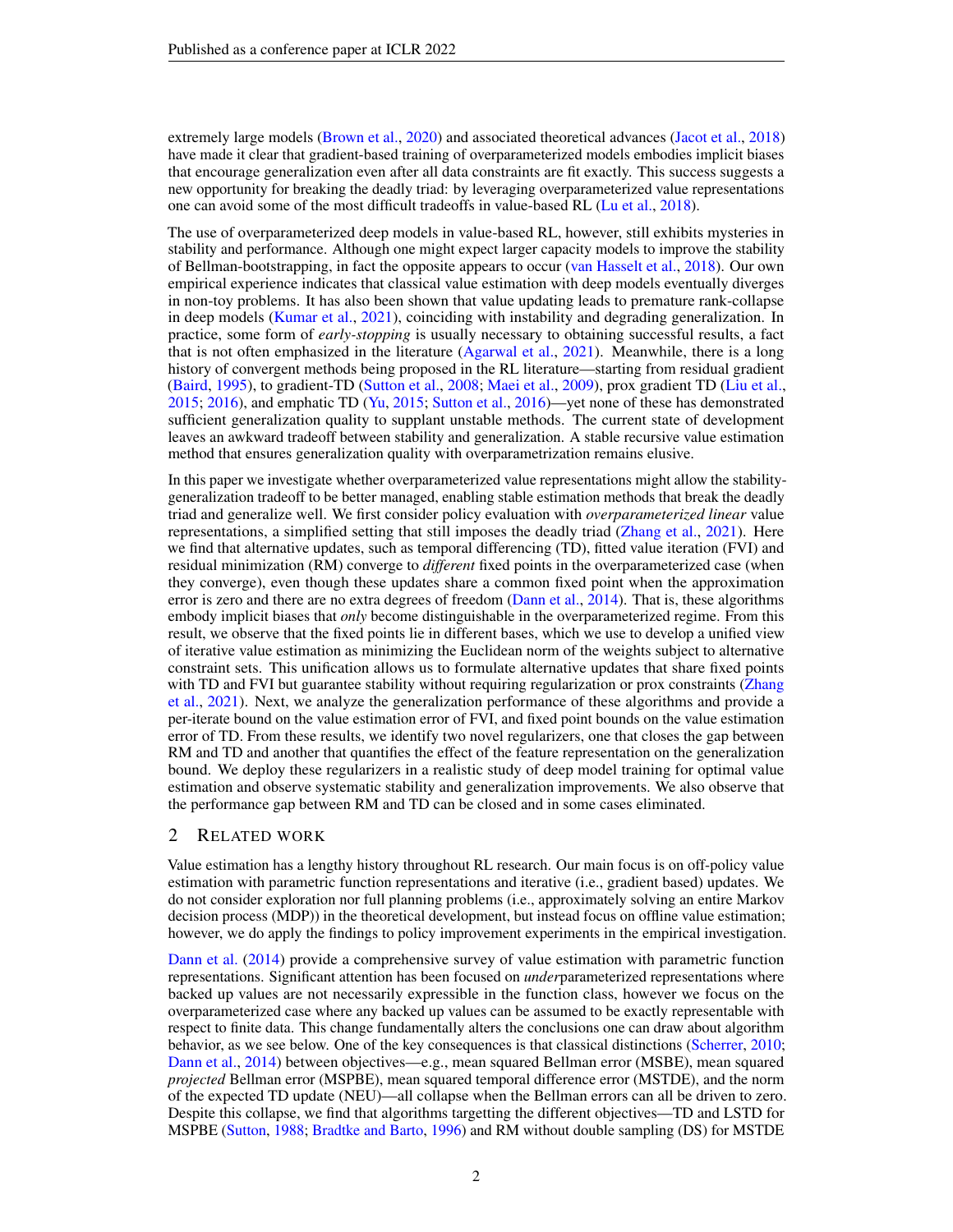[\(Maei et al.,](#page-11-4) [2009;](#page-11-4) [Dann et al.,](#page-10-3) [2014\)](#page-10-3)—converge to different fixed points given overparameterization, even when they ultimately satisfy the same set of temporal consistency constraints.

It is well known that classical value updates can diverge given off-policy data and parametric function representations [\(Baird,](#page-9-5) [1995;](#page-9-5) [Tsitsiklis and Van Roy,](#page-12-5) [1996;](#page-12-5) [1997\)](#page-12-6). The stability of these methods has therefore been studied extensively with many mitigations proposed, including restricting the function representation [\(Gordon,](#page-10-4) [1995;](#page-10-4) Szepesvári and Smart, [2004\)](#page-12-7) or adjusting the representation to ensure contraction [\(Kolter,](#page-10-5) [2011;](#page-10-5) [Ghosh and Bellemare,](#page-10-6) [2020;](#page-10-6) [Wang et al.,](#page-12-8) [2021b\)](#page-12-8), or modifying the updates to achieve convergent variations, such as LSTD [\(Bradtke and Barto,](#page-9-6) [1996;](#page-9-6) [Yu,](#page-12-9) [2010\)](#page-12-9), FVI [\(Ernst et al.,](#page-10-7) [2005;](#page-11-8) Munos and Szepesvári, 2005; Szepesvári and Munos, [2008;](#page-12-10) [Lizotte,](#page-11-9) [2011\)](#page-11-9) or the introduction of target networks [\(Mnih et al.,](#page-11-0) [2015;](#page-11-0) [Lillicrap et al.,](#page-10-8) [2016;](#page-10-8) [Zhang et al.,](#page-12-4) [2021;](#page-12-4) [Carvalho et al.,](#page-9-7) [2020\)](#page-9-7). Others have considered modified the updates to combat various statistical inefficiencies [\(van Hasselt,](#page-12-11) [2010;](#page-12-11) [Weng et al.,](#page-12-12) [2020;](#page-12-12) [Konidaris et al.,](#page-10-9) [2011\)](#page-10-9). Another long running trend has been to consider two time-scale algorithms and analyses, reflected in gradient-TD methods [\(Sutton et al.,](#page-12-1) [2008;](#page-12-1) [Maei](#page-11-4) [et al.,](#page-11-4) [2009\)](#page-11-4), prox gradient TD [\(Liu et al.,](#page-11-5) [2015;](#page-11-5) [2016\)](#page-11-6), primal-dual TD [\(Dai et al.,](#page-9-8) [2017;](#page-9-8) [Du et al.,](#page-10-10) [2017\)](#page-10-10), and emphatic TD [\(Yu,](#page-12-2) [2015;](#page-12-2) [Sutton et al.,](#page-12-3) [2016\)](#page-12-3). Beyond mere convergence, however, we discover a greater diversity in fixed points among algorithms in the overparameterized case, which play a critical but previously unacknowledged role in generalization quality.

The fact that minimizing MSPBE via TD methods still dominates practice appears surprising given the theoretical superiority of other objectives. It has been argued, for example, that direct policy gradient methods [\(Sutton et al.,](#page-11-10) [1999\)](#page-11-10) dominate minimizing Bellman error objectives [\(Geist et al.,](#page-10-11) [2017\)](#page-10-11). Even among Bellman based approaches, it is known that MSBE can upper bound the value estimation error (MSE) whereas MSPBE cannot [\(Kolter,](#page-10-5) [2011;](#page-10-5) [Dann et al.,](#page-10-3) [2014\)](#page-10-3), yet MSPBE minimization (via TD based methods) empirically dominates minimizing MSBE (via residual methods). This dominance has been thought to be due to the double sampling bias of residual methods [\(Baird,](#page-9-5) [1995;](#page-9-5) [Dann et al.,](#page-10-3) [2014\)](#page-10-3), but we uncover a more interesting finding that their fixed points lie in different bases in the overparameterized setting, and that reducing this difference closes the performance gap.

We analyze the convergence of classical updates given offline data and provide associated generalization bounds, with the primary goal of understanding the discrepancy between previous theory and the empirical success of TD/FVI versus RM. Although this theory sheds new light in exploitable ways, it cannot overcome theoretical limits on offline value estimation, such as lower bounds on worst case error that are exponential in horizon length [\(Wang et al.,](#page-12-13) [2021a;](#page-12-13)[b;](#page-12-8) [Zanette,](#page-12-14) [2021;](#page-12-14) [Xiao et al.,](#page-12-15) [2021\)](#page-12-15). We analyze the convergence of the expected updates, extendible to the stochastic case using known techniques [\(Yu,](#page-12-9) [2010;](#page-12-9) [Bhandari et al.,](#page-9-9) [2018;](#page-9-9) [Dalal et al.,](#page-9-10) [2018;](#page-9-10) [Prashanth et al.,](#page-11-11) [2021;](#page-11-11) [Patil et al.,](#page-11-12) [2021\)](#page-11-12). We expand the coverage of these earlier works by including alternative updates and focusing on the overparameterized case, uncovering previously unobserved differences in the fixed points.

There is a growing body of work on linear value estimation and planning that leverages the insight of [\(Parr et al.,](#page-11-13) [2008;](#page-11-13) [Taylor and Parr,](#page-12-16) [2009\)](#page-12-16) that linear value estimation is equivalent to linear model approximation. A number of works have strived to obtain provably efficient algorithms for approximating the optimal policy values in this setting, but these generally rely on exploration or strong assumptions about data coverage [\(Song et al.,](#page-11-14) [2016;](#page-11-14) [Yang and Wang,](#page-12-17) [2019;](#page-12-17) [Duan et al.,](#page-10-12) [2020;](#page-10-12) [Agarwal et al.,](#page-9-11) [2020;](#page-9-11) [Jin et al.,](#page-10-13) [2020;](#page-10-13) [Yang et al.,](#page-12-18) [2020;](#page-12-18) [Hao et al.,](#page-10-14) [2021\)](#page-10-14) that we do not make. Instead we study linear value estimation to gain insight, but rather than focus on linear planning we leverage the findings to improve the empirical performance of value estimation with deep models.

## 3 PRELIMINARIES

**Notation** We let R denote the set of real numbers,  $I_n$  an  $n \times n$  identity matrix, and I the indicator function. For a finite set  $\mathcal{X}$ , we use  $\Delta(\mathcal{X})$  to denote the set of probability distributions over  $\mathcal{X}$ . For a vector  $\mu$  we let  $|\text{supp}(\mu)|$  denote the size of the support of  $\mu$  (i.e., the number of nonzero entries in  $\mu$ ). For a matrix  $\vec{A} \in \mathbb{R}^{n \times m}$ , we let  $A^{\dagger}$  be the Moore-Penrose pseudoinverse of A, ||A|| be its spectral norm, and  $\lambda_{\max}(A)$  and  $\lambda_{\min}(A)$  be its maximum and minimum *non-zero* eigenvalues. We also use  $\Pi_A = A^{\dagger} A$  to denote the projection matrix to the row space of A. For a vector  $x \in \mathbb{R}^d$ , we let  $\|x\|$  be its  $l_2$  norm and  $\|x\|_A = \sqrt{x^{\top} A x}$  be the associated norm for a positive definite matrix  $A$ . We also use  $\text{diag}(x) \in \mathbb{R}^{d \times d}$  to denote a diagonal matrix whose diagonal elements are x.

Markov reward processes We consider the problem of predicting the value of a given stationary policy in a Markov Decision Process (MDP). For a stationary policy, this problem can be formulated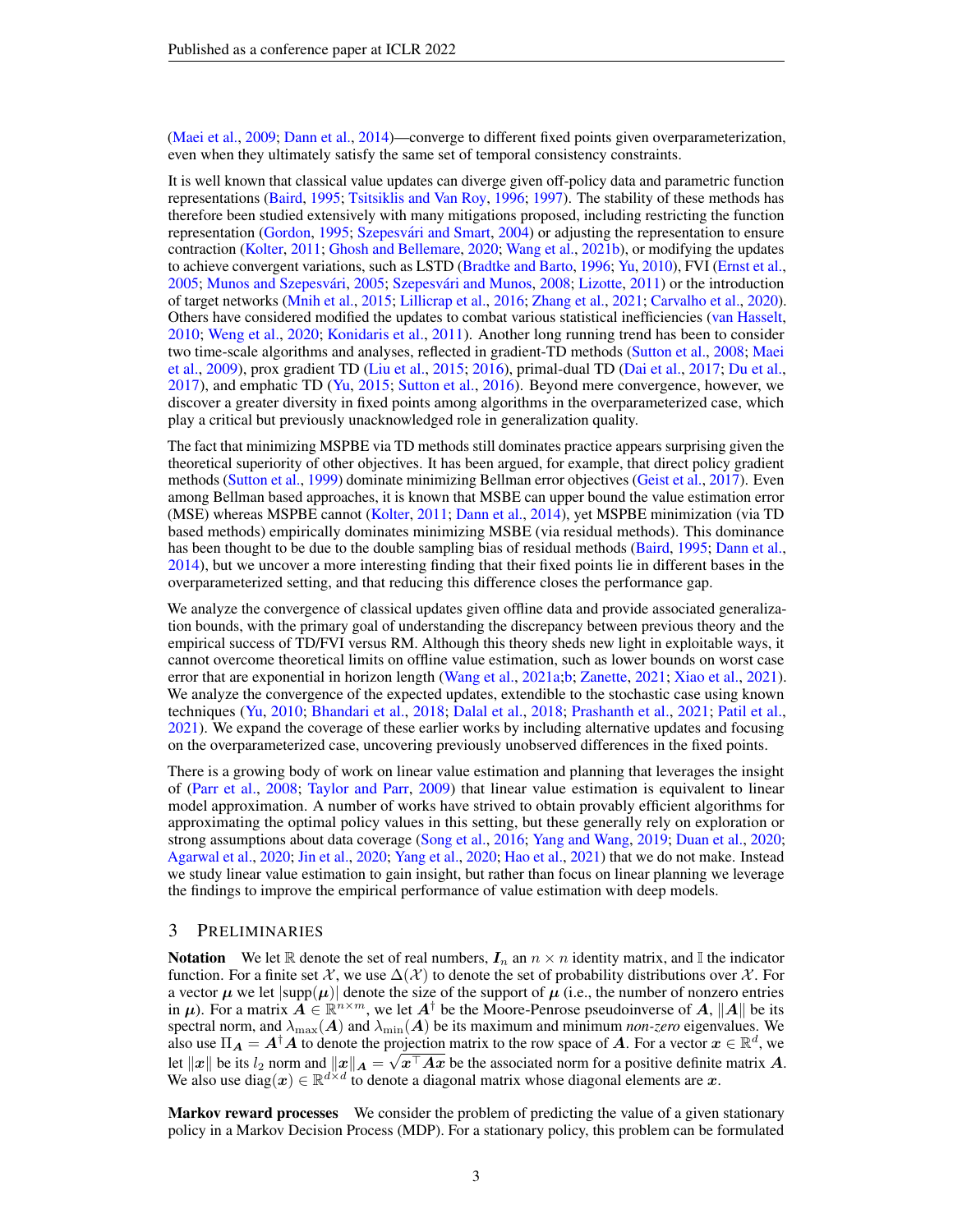in terms of a Markov reward process  $M = \{S, P, r, \gamma\}$ , such that S is a finite set of states,  $r : S \to \mathbb{R}$ and  $P : S \to \Delta(S)$  are the reward and transition functions respectively, and  $\gamma \in [0, 1)$  is the discount factor. Let  $S = |\mathcal{S}|$  be the number of states. For a given state  $s \in \mathcal{S}$ , the function  $r(s)$  gives the immediate reward incurred at s, while  $P(\cdot|s)$  gives the next-state transition probability of s. The value function specifies the future discounted total reward obtained from each state, defined as

$$
v(s) = \mathbb{E}\left[\sum_{t=0}^{\infty} \gamma^t r(s_t) \middle| s_0 = s\right].
$$
 (1)

To simplify the presentation we identify functions as vectors to allow vector-space operations: the value function  $\vec{v}$  and reward function  $\vec{r}$  are identified as vectors  $v, r \in \mathbb{R}^S$ , the transition  $P$  is identified as an  $S \times S$  transition matrix, where the s-th row  $P_s$  specifies the transition probability  $P(\cdot|s)$  of state s. These definitions allow the value function to be expressed using Bellman's equation

$$
v = r + \gamma P v. \tag{2}
$$

Linear Function Approximation It is usually not possible to consider tabular value representations in practice, since the state set is usually combinatorial or infinite. In our theoretical development we focus on linear function approximations, where  $v$  is approximated by a linear combination of features describing states; i.e.,  $v(s) \approx \phi(s)^\top \theta$ , where  $\theta \in \mathbb{R}^d$  is a parameter vector and  $\phi: \mathcal{S} \to \mathbb{R}^d$  maps a given state  $s \in S$  to a d-dimensional feature vector  $\phi(s) \in \mathbb{R}^d$ . We let  $\Phi \in \mathbb{R}^{|S| \times d}$  denote the feature matrix, with the s-th row corresponding to the feature vector  $\phi(s)$ , so that the value approximation can be written as  $v \approx \Phi \theta$ . We assume  $\|\phi(s)\| \leq 1$  for any  $s \in \mathcal{S}$ , and for simplicity we also assume that there is no redundant or irrelevant features in the feature map; that is,  $\Phi$  is full rank.

## <span id="page-3-2"></span>3.1 BATCH VALUE ESTIMATION

We consider *batch mode* ("offline") estimation of the value function. Let  $\mu \in \Delta(S)$  be an arbitrary probability distribution over states and  $D_{\mu} = \text{diag}(\mu)$ . The data set consists of  $\{s_i, r_i, s'_i\}_{i=1}^n$ probability distribution over states and  $D_{\mu} = \text{diag}(\mu)$ . The data set consists of  $\{s_i, r_i, s_i\}_{i=1}^{n}$ <br>transition tuples, which are generated by  $s \sim \mu$ ,  $r_i = r(s_i)$ ,  $s'_i \sim P(\cdot|s_i)$ . Let  $n(s) = \sum_{i=1}^{n} \mathbb{I}(s_i =$ s) be the number of counts of state s. We define the *empirical data distribution matrix*  $\vec{D} = \text{diag}(\hat{\mu})$ , where  $\hat{\mu}(s) = n(s)/n$  is the empirical data distribution over states. The goal is to estimate the value function by finding a weight vector  $\boldsymbol{\theta} \in \mathbb{R}^d$  that minimizes the *value prediction error*,

$$
\mathcal{E}(\boldsymbol{\theta}) = \left\| \boldsymbol{\Phi} \boldsymbol{\theta} - \boldsymbol{v} \right\|_{\boldsymbol{D}_{\boldsymbol{\mu}}}^2 = \sum_{s \in \mathcal{S}} \mu(s) (\phi(s)^{\top} \boldsymbol{\theta} - v(s))^2.
$$
 (3)

Let  $\hat{P}$  be the empirical transition matrix, where the s-th row represents the estimated transition of state s: if  $n(s) > 0$ ,  $\hat{P}_s(s') = \sum_{i=1}^n \mathbb{I}(s_i = s, s'_i = s')/n(s)$ ; if  $n(s) = 0$ ,  $\hat{P}_s(s') = 0$  for all  $s' \in S$ . The empirical mean squared *Bellman error* on the batch data can be defined as

<span id="page-3-0"></span>
$$
\text{MSBE}(\boldsymbol{\theta}) = \frac{1}{2} ||\boldsymbol{r} + \gamma \hat{\boldsymbol{P}} \boldsymbol{\Phi} \boldsymbol{\theta} - \boldsymbol{\Phi} \boldsymbol{\theta}||_{\boldsymbol{D}}^2. \tag{4}
$$

Over vs Underparameterized Features In this paper we are particularly interested in the *overparameterized* regime  $d > |\text{supp}(\hat{\mu})|$  where one can exactly satisfy the temporal consistencies on all transitions in the batch data set, achieving zero Bellman error. (Obviously this would also be possible if  $d = |\text{supp}(\hat{\mu})|$  but the strictly overparameterized case is more interesting, as we will see below.) By contrast, in the underparameterized regime  $d < |supp(\hat{\mu})|$ , one can only expect to find an approximate solution that in general has nonzero Bellman error.

We consider three core algorithms in our analysis, covering major classical approaches.

Residual Minimization (RM) RM directly minimizes the empirical mean squared Bellman error Eq. [\(4\)](#page-3-0) (MSBE) [\(Baird,](#page-9-5) [1995\)](#page-9-5). The gradient update [\(Dann et al.,](#page-10-3) [2014\)](#page-10-3) can be expressed as

$$
\boldsymbol{\theta}_{t+1} = \boldsymbol{\theta}_t - \eta (\boldsymbol{\Phi} - \gamma \hat{\boldsymbol{P}} \boldsymbol{\Phi})^\top \boldsymbol{D} (\boldsymbol{\Phi} \boldsymbol{\theta}_t - (\boldsymbol{r} + \gamma \hat{\boldsymbol{P}} \boldsymbol{\Phi} \boldsymbol{\theta}_t)), \qquad (5)
$$

where  $\theta_t$  is the estimated weight at step t, and  $\eta$  is the learning rate. As a gradient descent method, the convergence of this update is robust, and applies to both linear and nonlinear function approximation.

<span id="page-3-1"></span>**Temporal Difference (TD) Learning** The simplest variant of TD [\(Sutton,](#page-11-2) [1988\)](#page-11-2), known as TD(0), also updates weights iteratively using transition data to approximate the value function. Let  $\theta_t$  be the weight vector at step t. Then the so-called "*semi-gradient*" of Eq. [\(4\)](#page-3-0) is used to compute the update,

<span id="page-3-3"></span>
$$
\boldsymbol{\theta}_{t+1} = \boldsymbol{\theta}_t - \eta \boldsymbol{\Phi}^\top \boldsymbol{D} \big( \boldsymbol{\Phi} \boldsymbol{\theta}_t - \big( \boldsymbol{r} + \gamma \hat{\boldsymbol{P}} \boldsymbol{\Phi} \boldsymbol{\theta}_t \big) \big), \tag{6}
$$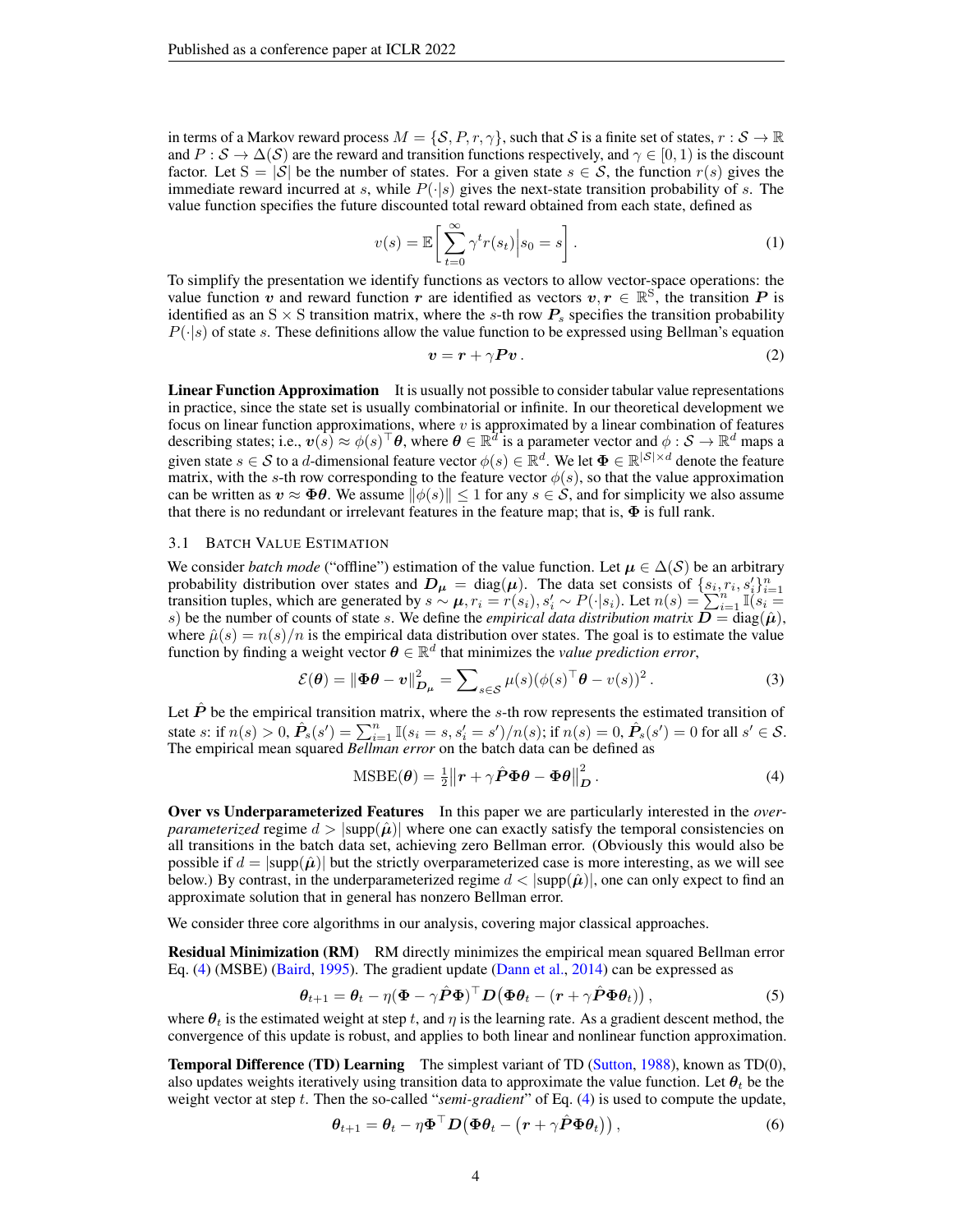where  $\eta$  is the learning rate. From Eq. [\(6\)](#page-3-1), it is clear that in the underparameterized  $(d < |supp(\hat{\mu})|)$ regime, if the system converges, it must converge to parameters  $\theta_D^*$  such that

$$
\Phi^{\top} Dr - \Phi^{\top} D(\Phi - \gamma \hat{P} \Phi) \theta_D^* = 0 \quad \Rightarrow \quad \theta_D^* = (\Phi^{\top} D(\Phi - \gamma \hat{P} \Phi))^{-1} \Phi^{\top} Dr \,, \tag{7}
$$

where  $\theta_D^*$  is the *TD fixed point*. That is, given limited representational power, the TD fixed point minimizes the squared projected Bellman error (MSPBE) by solving the *projected Bellman equation*:

$$
\Phi \theta_D^* = \Pi_\Phi^D \left( r + \gamma \hat{P} \Phi \theta_D^* \right),\tag{8}
$$

such that  $\Pi_{\bf \Phi}^D=\pmb{\Phi}(\pmb{\Phi}^\top\pmb{D}\pmb{\Phi})^{-1}\pmb{\Phi}^\top\pmb{D}$  is a weighted projection matrix. It is well-known that TD(0) can diverge if the data sampling distribution  $\mu$  is not the stationary distribution of the Markov process. One can still compute the TD fixed point directly using batch data, for example using the LSTD algorithm [\(Bradtke and Barto,](#page-9-6) [1996\)](#page-9-6), but this requires computation on the order of  $O(d^2)$  compared to  $O(d)$  of the iterative update algorithm Eq. [\(6\)](#page-3-1). The value prediction error of TD is discussed in [\(Tsitsiklis and Van Roy,](#page-12-6) [1997;](#page-12-6) [Kolter,](#page-10-5) [2011;](#page-10-5) [Dann et al.,](#page-10-3) [2014;](#page-10-3) [Bhandari et al.,](#page-9-9) [2018\)](#page-9-9).

Fitted Value Iteration (FVI) FVI iteratively updates the weight vector by solving a regression problem where the target is constructed from the current estimate [\(Ernst et al.,](#page-10-7) [2005;](#page-10-7) [Dann et al.,](#page-10-3) [2014\)](#page-10-3), which is also known as approximate dynamic programming [\(Sutton and Barto,](#page-11-1) [2018\)](#page-11-1). In particular, given the current weight  $\theta_t$  at iteration t, the objective Eq. [\(9\)](#page-4-0) is minimized to obtain  $\theta_{t+1}$ ,

<span id="page-4-0"></span>
$$
FVI_t(\boldsymbol{\theta}) = \frac{1}{2} ||\boldsymbol{r} + \gamma \hat{\boldsymbol{P}} \boldsymbol{\Phi} \boldsymbol{\theta}_t - \boldsymbol{\Phi} \boldsymbol{\theta} ||^2_{\boldsymbol{D}}.
$$
 (9)

A simple calculation shows the TD fixed point matches the fixed point of FVI whenever  $\theta_0$  is in the row-span of  $D\Phi$ . Although convergence of FVI can be established under strong conditions (Szepesvári and Munos, [2008\)](#page-12-10), the algorithm can be quite unstable in the general batch setting [\(Chen](#page-9-12) [and Jiang,](#page-9-12) [2019;](#page-9-12) [Wang et al.,](#page-12-8) [2021b\)](#page-12-8).

## 4 OVER-PARAMETERIZED LINEAR VALUE FUNCTION APPROXIMATION

In this section, we study the convergence properties of the value estimation algorithms introduced in Section [3.1](#page-3-2) in the *overparameterized* regime where  $d > |\text{supp}(\hat{\mu})|$ . To faciliate analysis, we first introduce additional notation to simplify the derivations. Let  $\{x_i\}_{i=1}^k$  denote the states in the support of  $\hat{\mu}$ , such that  $n(x_i) > 0$  for all  $i = \{1, \ldots, k\}$  and  $k = |\text{supp}(\hat{\mu})|$ . Define a *mask matrix*  $H \in \mathbb{R}^{k \times |\mathcal{S}|}$  and a *truncated empirical data distribution matrix*  $D_k \in \mathbb{R}^{k \times k}$  according to

<span id="page-4-1"></span>
$$
\boldsymbol{H} = \begin{bmatrix} \mathbf{1}_{x_1}^{\top} \\ \vdots \\ \mathbf{1}_{x_k}^{\top} \end{bmatrix}, \qquad \boldsymbol{D}_k = \begin{bmatrix} \hat{\boldsymbol{\mu}}(x_1) & & \\ & \ddots & \\ & & \hat{\boldsymbol{\mu}}(x_k) \end{bmatrix}, \tag{10}
$$

where  $\mathbf{1}_{x_i} \in \{0,1\}^{|\mathcal{S}|}$  is an indicator vector such that  $\phi(x_i) = \mathbf{\Phi}^\top \mathbf{1}_{x_i}$ . We can then translate between the full distribution and its support via the following.

**Proposition 1.** The empirical data distribution matrix D can be decomposed as  $D = H^{\top}D_kH$ .

Let  $M = H\Phi$ ,  $N = H\hat{P}\Phi$  and  $R = Hr$  denote the state features, the expected next state features under the empirical transitions, and the rewards on the support of the data distribution respectively.

Overparameterized Residual Minimization We first study the convergence of RM given a fixed D. First note that the update Eq.  $(5)$  can be re-written as

$$
\boldsymbol{\theta}_{t+1} = (\boldsymbol{I}_d - \eta (\boldsymbol{M} - \gamma \boldsymbol{N})^\top \boldsymbol{D}_k (\boldsymbol{M} - \gamma \boldsymbol{N})) \boldsymbol{\theta}_t + \eta (\boldsymbol{M} - \gamma \boldsymbol{N})^\top \boldsymbol{D}_k \boldsymbol{R}. \tag{11}
$$

In the overparameterized regime, one can easily verify that there are infinitely many solutions  $\theta \in \mathbb{R}^d$ satisfying  $(M - \gamma N)\theta = R$ . The gradient of Eq. [\(11\)](#page-4-1) is zero at any of these solutions, which implies that RM can have infinitely many fixed points. However, given that RM minimizes the MSBE objective via gradient descent, as we show in the following theorem, the RM update initialized from  $\theta_0 = 0$  will converge to a unique fixed point.

<span id="page-4-2"></span>**Theorem 1.** With 
$$
\eta \leq \frac{1}{(1+\gamma)^2}
$$
 and starting from  $\theta_0 = 0$ , RM converges to  $\theta_{RM} = (M - \gamma N)^{\dagger} R$ .  
**Remark 1.** For simplicity we present the fixed points of RM and TD starting from  $\theta_0 = 0$ . The five

**Remark 1.** *For simplicity we present the fixed points of RM and TD starting from*  $\theta_0 = 0$ . *The fixed* points given an arbitrary initial weight vector  $\hat{\bm{\theta}}_0 \in \mathbb{R}^d$  are shown in Appendices [A.1](#page-13-0) and [A.2.](#page-14-0)

This result parallels similar findings in the supervised learning literature, that training overparameterized deep models with gradient descent (or related algorithms) encodes implicit regularization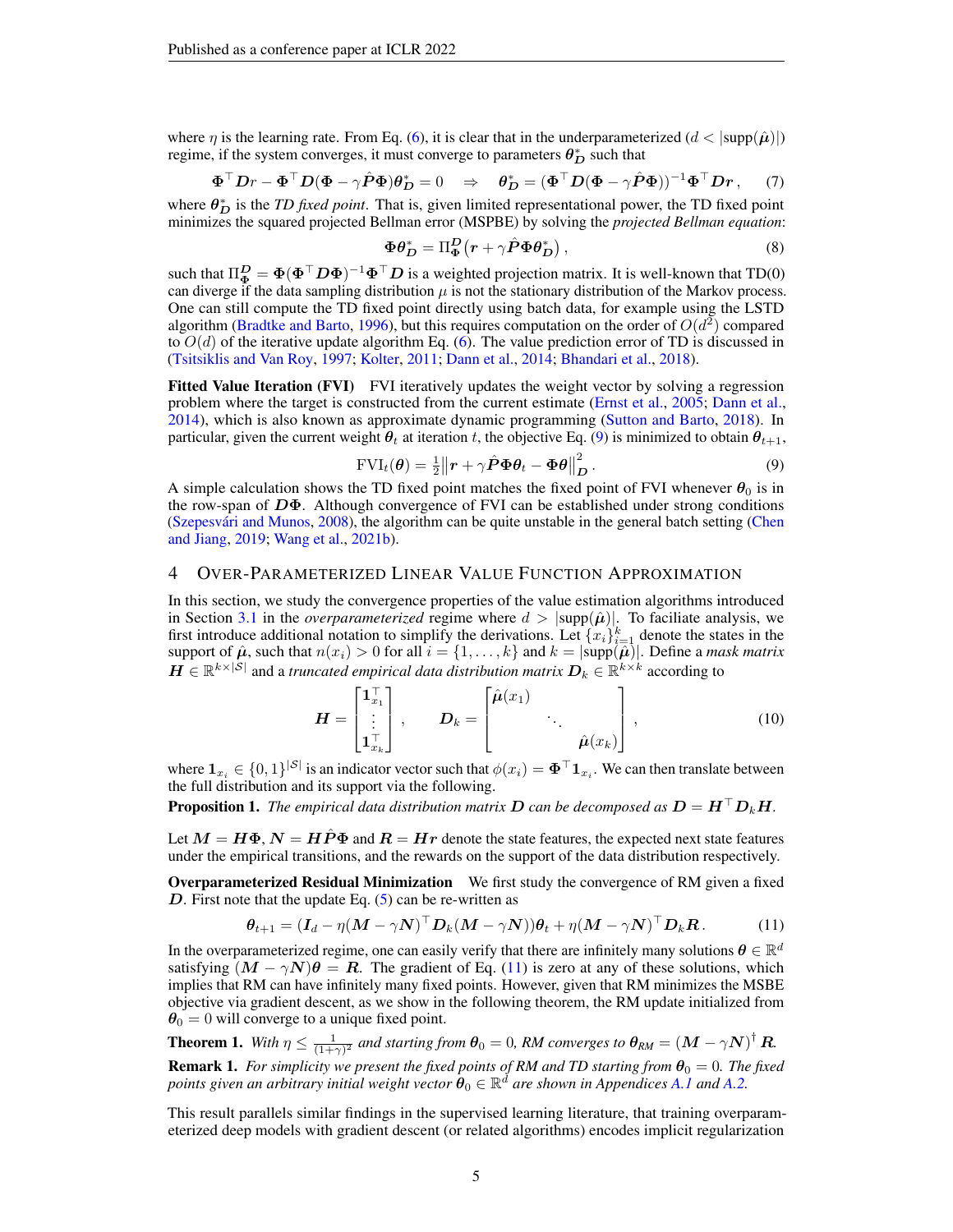

<span id="page-5-1"></span><span id="page-5-0"></span>Figure 1: *An illustrative example showing the spectrum of* **W** with  $k = 2$  *and*  $d = 3$ *.*  $\boldsymbol{M} \stackrel{\cdot}{=} [\phi_1, \phi_2]^\top$ . Without loss of generality, *let*  $\phi_1 = (\cos \tau, \sin \tau, 0)$  *and*  $\phi_2 = (1, 0, 0)$ *.*  $\bm{N}~=~[\phi_1',\phi_2']^\top, \text{ where } \phi_1'~=~\phi_2, \; \phi_2'~=~$ (− cos τ,  $\frac{\sqrt{2}}{2}$  sin τ,  $\frac{\sqrt{2}}{2}$  sin τ). Then **W** =  $[[0,1]^\top, [\frac{\sqrt{2}}{2}, -(1+\frac{\sqrt{2}}{2}\cos \tau)]^\top]$ *. Clearly, the spectral norm of* W *increases as the angle*  $\tau$  *between*  $\phi_1$  *and*  $\phi_2$  *decreases.* 

that drives the model solution to particular outcomes in the overparameterized regime [\(Soudry et al.,](#page-11-15) [2018;](#page-11-15) [Gunasekar et al.,](#page-10-15) [2018;](#page-10-15) [Neyshabur et al.,](#page-11-16) [2019\)](#page-11-16). Moreover, this implicit regularization is often associated with generalization benefits. However, unlike the case for supervised learning, RM solutions do not often generalize well. Below we uncover a key difference between the RM fixed point and those of TD and FVI that sheds new light on the source of generalization differences.

Overparameterized TD Learning We next consider the convergence properties of the TD(0) update in the overparameterized setting. First, rewrite the  $TD(0)$  update formula Eq. [\(6\)](#page-3-1) as

$$
\boldsymbol{\theta}_{t+1} = (\boldsymbol{I}_d - \eta \boldsymbol{M}^\top \boldsymbol{D}_k (\boldsymbol{M} - \gamma \boldsymbol{N})) \boldsymbol{\theta}_t + \eta \boldsymbol{M}^\top \boldsymbol{D}_k \boldsymbol{R}.
$$
 (12)

Similar to RM, in the overparameterized regime any solutions  $\theta \in \mathbb{R}^d$  that satisfy  $(M - \gamma N)\theta = R$ are the fixed points of Eq.  $(12)$ , which implies an infinite set of fixed points. This is quite unlike the underparameterized case where there is a unique TD fixed point Eq. [\(7\)](#page-3-1) given by the solution of projected Bellman equation. However, we now show that in the overparameterized setting, similar to solving RM using gradient descent, TD also encodes an implicit bias toward a particular fixed point.

This of course requires TD to converge, which can be assured by a simple condition. Let  $W = NM^\dagger,$ which has a geometric interpretation that we will exploit later in Section [5.](#page-7-0) Observe that

$$
N = N\Pi_M + N(I_d - \Pi_M) = NM^{\dagger}M + N(I_d - \Pi_M) = WM + N(I_d - \Pi_M), \quad (13)
$$

i.e.,  $N$  can be decomposed into its projection onto the row-span of  $M$  plus a perpendicular component. Eq. [\(13\)](#page-5-0) shows that W projects N onto the row space of M; see Fig. [1](#page-5-1) for an illustration. We refer to W as the *core matrix* since its norm determines the convergence of TD.

<span id="page-5-2"></span>**Theorem 2.** *Choosing*  $\eta < \frac{1}{(1+\gamma)\|\Phi\|}$  and starting from  $\theta_0 = 0$ , if  $\|\mathbf{W}\| < \frac{1}{\gamma}$ , TD(0) converges to  $\bm{\theta}_{TD} = \bm{M}^\dagger(\bm{I}_k - \gamma \bm{W})^{-1}\bm{R}$ . If  $\|\bm{W}\| \geq \frac{1}{\gamma}$  there is an initial  $\bm{\theta}_0$  for which TD(0) does not converge.

A few key observations. First, note that the RM fixed point in Theorem [1](#page-4-2) and the TD fixed point in Theorem [2](#page-5-2) are not identical. That is, the different value estimation algorithms continue to demonstrate different preferences for fixed points, but in the overparameterized setting these differences are *implicit* in the algorithms and cannot be captured by the MSBE versus MSPBE objectives, since both are zero for any  $\theta$  that satisfies  $(M - \gamma N)\theta = R$ . Second, *the fixed point of TD lies in different basis than RM*. That is,  $\theta_{\text{TD}}$  lies in the row space of the state features M, whereas  $\theta_{\text{RM}}$  lies in the row space of the residual features  $M - \gamma N$ , and these two spaces are not identical in general. We revisit the significance of this difference below, but intuitively, the parameter vector  $\theta$  is being trained to predict values rather than temporal differences, and the future test states from which value predictions are made will tend to be closer to the space spanned by M than  $M - \gamma N$ .

Overparameterized Fitted Value Iteration Finally, we consider the convergence of FVI. Recall that at iteration  $t$ , FVI solves the least squares problem Eq.  $(9)$  to compute the next weight vector. Using the notation established above, the normal equations for this problem can be expressed as  $\bm{M}^\top \bm{D}_k \bm{M} \bm{\theta} = \bm{M}^\top \bm{D}_k (\bm{R} + \gamma \bm{N} \bm{\theta}_t)$ , but this system cannot be directly used to compute the solution since  $\tilde{M}^\top D_k M$  is not invertible. Furthermore, just like RM and TD, any  $\theta \in \mathbb{R}^d$  that satisfies  $(M - \gamma N)\theta = R$  is a fixed point of FVI. If one solves the least squares problem Eq. [\(9\)](#page-4-0) using gradient descent, it is known [\(Bartlett et al.,](#page-9-13) [2021;](#page-9-13) [Soudry et al.,](#page-11-15) [2018\)](#page-11-15) that the optimization converges to the minimum norm solution

$$
\boldsymbol{\theta}_{t+1} = \boldsymbol{M}^\dagger (\boldsymbol{R} + \gamma \boldsymbol{N} \boldsymbol{\theta}_t). \tag{14}
$$

Interestingly, by choosing this solution, each iteration of FVI corresponds to applying a linear backup on the current value estimate, where the backup operator is defined by the core matrix.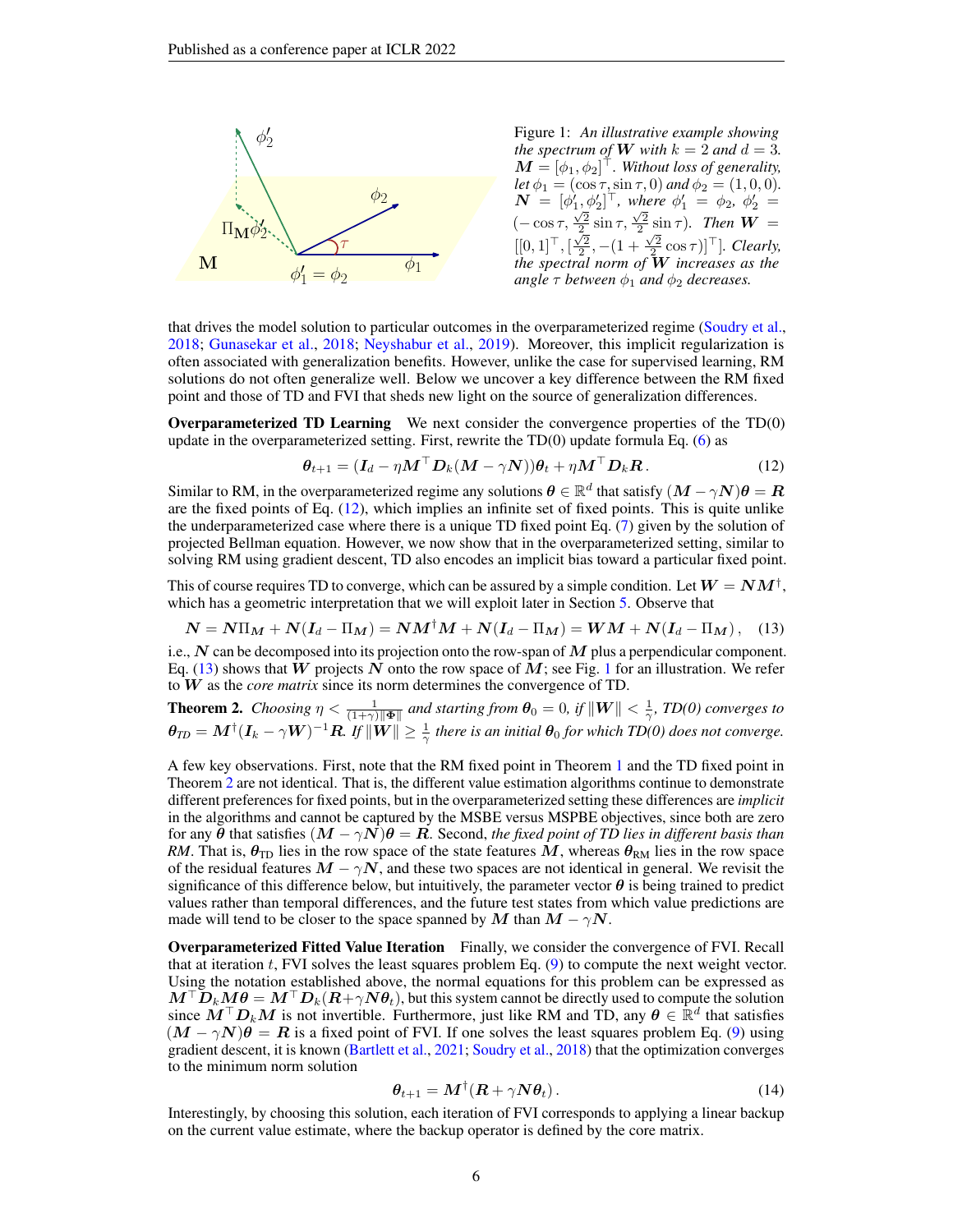**Definition 1.** Define the core matrix linear operator  $\mathcal{T}_{W}$  by  $\mathcal{T}_{W} \nu = R + \gamma W \nu$  for any  $\nu \in \mathbb{R}^{S}$ .

Similar results for the case with underparameterized linear model have been discussed in [\(Parr et al.,](#page-11-13) [2008\)](#page-11-13). Using this operator we can characterize the convergence condition of FVI, reaching the conclusion that whenever  $\mathcal{T}_{W}$  is a non-expansion, FVI converges to the same fixed point as TD.

<span id="page-6-0"></span>**Theorem 3.** Let  $\theta_0$  be the initial weight and  $\theta_t \in \mathbb{R}^d$  be the output of FVI at iteration t. We have

$$
\theta_{t+1} = M^{\dagger} \mathcal{T}_{W}^{t} (R + \gamma N \theta_{0}). \qquad (15)
$$

*Furthermore, given that*  $\|W\| < 1/\gamma$ , the algorithm converges to  $\bm{\theta}_{TD} = \bm{M}^\dagger (\bm{I}_k - \gamma \bm{W})^{-1} \bm{R}$ . If  $\|W\| \geq \frac{1}{\gamma}$  there is an initial  $\hat{\theta}_0$  for which FVI does not converge.

#### 4.1 UNIFIED VIEW OF OVERPARAMETERIZED VALUE ESTIMATORS

We now show that the convergence points above can be characterized as solutions to related constrained optimization problems, providing a unified perspective on the respective algorithm biases.

<span id="page-6-4"></span>Theorem 4. θ*RM is the solution of the following constrained optimization,*

$$
\inf_{\theta \in \mathbb{R}^d} \frac{1}{2} \|\theta\|^2 \quad \text{s.t.} \quad M\theta = \mathbf{R} + \gamma N\theta \,, \tag{16}
$$

*and* θ*TD is the solution of the following constrained optimization,*

$$
\inf_{\theta \in \mathbb{R}^d} \frac{1}{2} \|\theta\|^2 \quad s.t. \ M\theta = \mathbf{R} + \gamma N\theta \,, \ \text{null}(M)\theta = 0 \,. \tag{17}
$$

That is, the convergence points of RM, TD and FVI in the overparameterized case can all be seen as minimizing the Euclidean norm of the weights  $\theta$  subject to satisfying the Bellman constraints  $M\theta = R + \gamma N\theta$ , where TD and FVI implicitly add the additional constraint that  $\theta$  must lie in the row span of M; moreover, this is the *only* constraint that differentiates TD from RM. From this perspective, the algorithms can all be seen as iterative procedures for solving a particular form of quadratic program, when they converge. Of course, proper constrained optimization techniques would be able to stably compute solutions in scenarios where TD or FVI diverge [\(Boyd and Vandenberghe,](#page-9-14) [2004\)](#page-9-14), but a more direct way to ensure convergence is implied by the following corollary.

<span id="page-6-2"></span>Corollary 1. θ*TD is also the solution of the following constrained optimization,*

<span id="page-6-3"></span>
$$
\inf_{\boldsymbol{\theta}\in\mathbb{R}^d} \frac{1}{2} \|\boldsymbol{\theta}\|^2 \quad \text{s.t. } \mathbf{M}\boldsymbol{\theta} = \mathbf{R} + \gamma \mathbf{N} \Pi_{\mathbf{M}} \boldsymbol{\theta} \,. \tag{18}
$$

Note that the right hand side of the constraint simply pre-projects next state value predictions onto the row space of  $M$  before determining the Bellman backed up value. This allows a novel objective to be formulated whose minimizer recovers the same fixed point as TD,

<span id="page-6-1"></span>
$$
\text{MSCBE}(\boldsymbol{\theta}) = \frac{1}{2} \left\| \boldsymbol{R} + \gamma \boldsymbol{N} \Pi_{\boldsymbol{M}} \boldsymbol{\theta} - \boldsymbol{M} \boldsymbol{\theta} \right\|_{\boldsymbol{D}}^2, \qquad (19)
$$

which stands for mean squared *corrected* Bellman error. Note that MSCBE is not identical to MSPBE because the projection is applied before not after the Bellman backup. Gradient descent minimization of MSCBE yields the same fixed point as  $\theta_{\text{TD}}$ , which is essentially equivalent to applying RM to corrected target values while ensuring stability. Note also that in the linear case the projection matrix  $\Pi_M$  only needs to be precomputed once.

#### 4.2 VALUE PREDICTION ERROR BOUNDS

One can also establish generalization bounds on the value estimation error of these methods in the overparameterized regime. We first provide a finite time analysis of the value prediction error of FVI.

<span id="page-6-5"></span>**Theorem 5.** Let  $\hat{\Sigma} = M^{\top}D_kM$  be the empirical covariance matrix, and  $\theta_t$  be the output of FVI  $s$ *tarting from*  $\theta_0$  *as defined in Theorem [3.](#page-6-0) Then for any*  $\theta^* \in \arg\min_{\theta \in \mathbb{R}^d} \mathcal{E}(\theta)$ *,* 

$$
\mathcal{E}(\boldsymbol{\theta}_{t}) - \mathcal{E}(\boldsymbol{\theta}^{*})
$$
\n
$$
\leq \frac{1}{k\lambda_{\min}(\hat{\boldsymbol{\Sigma}})} \left( \left( \varepsilon^{2} + \sigma^{2} \right) \left\| \sum_{i=0}^{t-1} (\gamma \boldsymbol{W})^{i} \right\|^{2} + \left\| (\gamma \boldsymbol{W})^{t-1} \right\|^{2} \|\boldsymbol{\Phi}\|^{2} \|\boldsymbol{\theta}_{0} - \boldsymbol{\theta}^{*}\|^{2} \right) + \frac{1}{2} \left\| \boldsymbol{\theta}^{*} \right\|_{\boldsymbol{I}_{d} - \Pi_{\boldsymbol{M}}}^{2}, \quad (20)
$$
\nwhere  $\varepsilon = \|\boldsymbol{N}(\boldsymbol{I}_{d} - \Pi_{\boldsymbol{M}})\boldsymbol{\theta}^{*}\|$  and  $\sigma = \|\boldsymbol{H}(\hat{\boldsymbol{P}} - \boldsymbol{P})\boldsymbol{v}\|$ .

Intuitively,  $\varepsilon$  measures the length of next-state features along the direction  $\theta^*$ , and  $\sigma$  is the expected value prediction error under the empirical transition model, which can be bounded using standard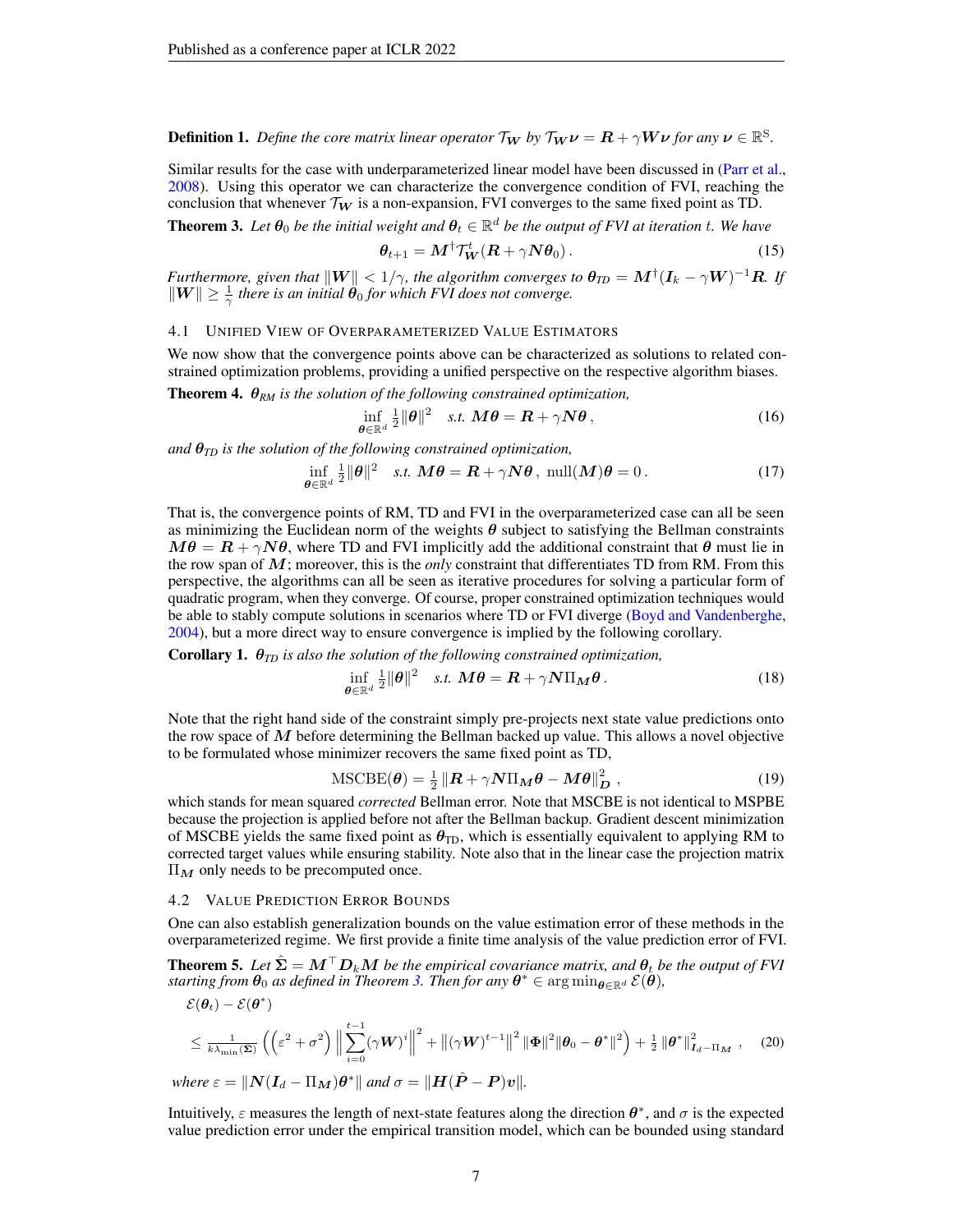concentration inequalities. The proof of this theorem is given in Appendix [A.5.](#page-16-0) Observe that for any step  $t \geq 1$ , the output of FVI  $\theta_t$  is within the row-span of M. This allows one to decompose the prediction error into a component within the row-span, controlled by leveraging the core matrix linear operator  $\mathcal{T}_{\bm{W}}$ , and an orthogonal component that can be bounded by  $\|\bm{\theta}^*\|_{\bm{I}_d-\Pi_{\bm{M}}}^2$ .

Under the convergence conditions of Theorems  $2$  and  $3$ , we also have the following generalization bound for the value prediction error of  $\theta_{\text{TD}}$ .

<span id="page-7-2"></span>**Corollary 2.** *Suppose that*  $||W|| \leq 1$ *, and the value of any*  $s \in S$  *is bounded by*  $v(s) \in [0, v_{\text{max}}]$ *. For any*  $\boldsymbol{\theta}^* \in \arg \min_{\boldsymbol{\theta} \in \mathbb{R}^d} \mathcal{E}(\boldsymbol{\theta}),$ 

<span id="page-7-1"></span>
$$
\mathbb{E}[\mathcal{E}(\boldsymbol{\theta}_{\text{TD}})] \le \frac{\gamma \log(|\mathcal{S}|/\delta)}{n_{\min} \mathbb{E}[\lambda_{\min}(\hat{\boldsymbol{\Sigma}})] (1 - \gamma)^4} + \frac{4\gamma \mathbb{E}[\|\boldsymbol{\theta}^*\|_{\boldsymbol{I}_d - \Pi_{\boldsymbol{M}}}^2]}{\mathbb{E}[\lambda_{\min}(\hat{\boldsymbol{\Sigma}})] (1 - \gamma)^2} + \delta v_{\max},\tag{21}
$$

*where*  $n_{\min} = \min_{s: n(s) > 0} n(s)$  *is the minimum counts given the data set.* 

This result automatically implies the requirements for ensuring offline generalization, accounting both for distribution shift [\(Wang et al.,](#page-12-8) [2021b\)](#page-12-8) and policy completeness (Munos and Szepesvári, [2005;](#page-11-8) [Duan et al.,](#page-10-12) [2020\)](#page-10-12) in feature space. In particular, for Eq. [\(20\)](#page-6-1) and Eq. [\(21\)](#page-7-1), we characterize the distribution shift using well known concentration bounds in Appendix [A.6,](#page-18-0) which leads to the denominators  $k\lambda_{\min}(\hat{\Sigma})$  and  $n_{\min} \mathbb{E}[\lambda_{\min}(\hat{\Sigma})]$  respectively. In addition, we explicitly characterize the misalignment between the features of current states and next states using the core matrix, which can be used to bound misalignment between values, replacing the feature completeness assumption.

We note that if the convergence condition cannot be satisfied, that is when  $\|\mathbf{W}\| \geq 1/\gamma$ , the estimation error could be arbitrarily large. The sources of value estimation error are explicit in Corollary [2.](#page-7-2) The first term measures the error due to sampling (statistical error), while the second term considers out-of-span components of the optimal weight vector  $\theta^*$  with respect to  $M$  (approximation error). The smallest eigenvalue of the empirical covariance matrix  $\mathbb{E}[\lambda_{\min}(\Sigma)]$ , as well as the length of the orthogonal components  $\mathbb{E}[\|\theta^*\|_{I_d-\Pi_M}^2]$ , can both be controlled using classical techniques for concentration properties of random matrix. In Appendix [A.7](#page-19-0) we present the exact approach for bounding these two terms. Furthermore, by Corollary [1,](#page-6-2) one can also apply Corollary [2](#page-7-2) to an algorithm that directly optimizes MSCBE. Although a solution of Eq. [\(18\)](#page-6-3) must exist, its value prediction error can be arbitrarily large given that  $||W|| \ge 1/\gamma$ . This also connects to a similar result for the TD fixed point that minimizes MSPBE in the underparameterized regime [\(Kolter,](#page-10-5) [2011\)](#page-10-5).

## <span id="page-7-0"></span>5 REGULARIZERS FOR DEEP REINFORCEMENT LEARNING ALGORITHMS

For tractability, the theory in prior sections assumes fixed representations with a linear parameterization on only the final layer parameters of the value function. However, in practice, deep RL algorithms also learn the representations in an end-to-end fashion. Inspired by the linear case, we now identify two novel regularizers that are applicable more generally—one that closes the gap between RM and TD inspired by the unified view of different fixed points, and another that quantifies the effect of feature representation on the generalization bound.

**Two-Part Approximation** Most deep RL algorithms rely on approximating values with a deep neural network  $Q_{\omega}$  that predicts the future outcome of given state-action pair [\(Mnih et al.,](#page-11-0) [2015;](#page-11-0) [Kalashnikov et al.,](#page-10-16) [2018;](#page-10-16) [Lillicrap et al.,](#page-10-8) [2016\)](#page-10-8). In practice,  $Q_{\omega}$  is trained by TD learning that minimizes the objective  $\sum_{s,a} (r(s, a) + \gamma \bar{Q}_{\omega}(s, a) - Q_{\omega}(s, a))$ , where  $\bar{Q}_{\omega}(s, a)$  is known as the *target network* to increase the learning stability. We view  $Q_{\omega}$  as a two part-approximation with  $\omega = (\phi, \theta)$ , where the output of the penultimate layer is referred as the feature mapping  $\phi$ , the weight of last fully connected layer is referred as  $\theta$ , and the Q-function is approximated by  $Q_\omega(s, a) = \phi(s, a)^\top \theta$ . Our goal is to define regularizers on  $\phi$  and  $\theta$  that can be effectively applied to practical algorithms.

The first regularizer directly takes inspiration from Theorem [4:](#page-6-4) by restricting the linear weight  $\theta$ within the row space of M (now defined by exited  $(s, a)$  pairs in the data), RM finds the same fixed point as TD. We implement this idea by penalizing the norm of the perpendicular component of  $\theta$ ,

$$
\mathcal{R}_{\theta} = \|\theta - \Pi_{\mathbf{M}}\theta\| \tag{22}
$$

In practice we compute this regularizer for each minibatch of data. The projection step is computed by a least squares algorithm with an additional  $l_2$  regularization for numerical stability.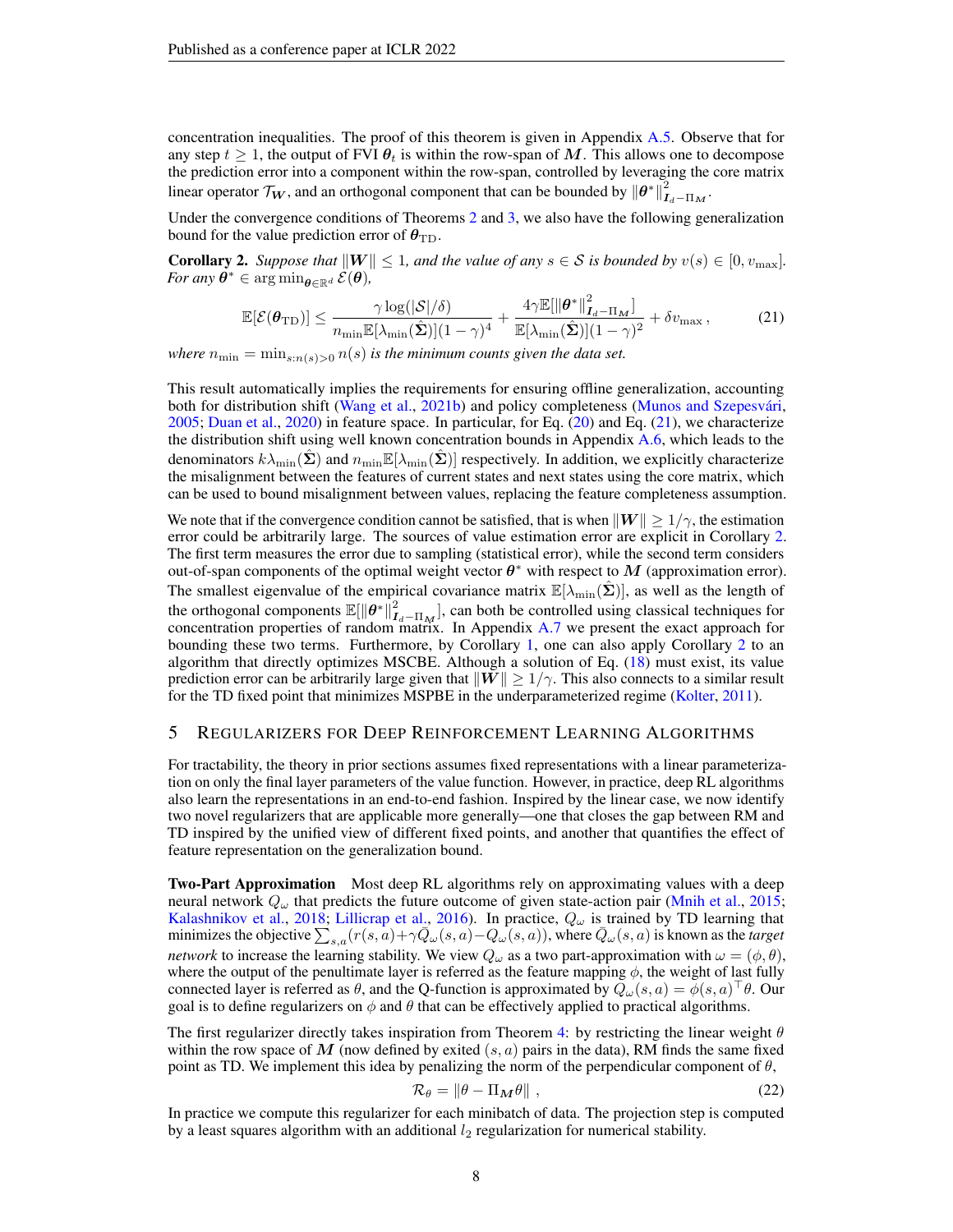

<span id="page-8-0"></span>Figure 2: *We show the results with proposed regularization compared to the baseline algorithms. The algorithms are trained using a fixed offline data set collected by random initialized policies. The* x*-axis shows the training iterations (in thousands) and* y*-axis shows the performance. All plots are averaged over 100 runs. The shaded area shows the standard error.*

The second regularizer is designed to address the effect of the feature representation on convergence and value prediction error. In particular, Theorems [2](#page-5-2) and [3](#page-6-0) show that TD and FVI converge if the spectral norm of W be upper bounded by  $1/\gamma$ , which by Theorem [5](#page-6-5) will also reduce the bound on generalization error. Hence, it is natural to penalize the norm of this matrix using standard automatic differentiation tools. However, such an approach is prone to numerical difficulty, as it involves differentiation through a matrix pseudo inverse. We instead propose an alternative regularizer inspired by the geometric interpretation of the core matrix Eq. [\(13\)](#page-5-0): recall from Fig. [1](#page-5-1) that  $W$  can be viewed as the weights that project  $N$  onto the row space of  $M$ . To ensure that an arbitrary feature vector can be well approximated using  $W$ , it would be ideal if M was orthonomral, which would imply an ideally-behaved basis to represent  $N$ . This intuition justifies the following regularization:

<span id="page-8-1"></span>
$$
\mathcal{R}_{\phi} = \left\| \beta \boldsymbol{I}_d - \boldsymbol{M}^\top \boldsymbol{D}_k \boldsymbol{M} \right\|, \tag{23}
$$

where  $\beta$  is a scale parameter designed to approximate the column norm. That is, the regularizer forces the neural network to learn an orthogonal feature embedding by normalizing the empirical feature covariance matrix. The gradient of  $\mathcal{R}_{\phi}$  can also approximated using mini-batches. We augment the original learning objectives by adding both  $\mathcal{R}_{\theta}$  and  $\mathcal{R}_{\phi}$  weighted by hyper-parameters.

#### 5.1 EMPIRICAL JUSTIFICATION OF REGULARIZERS

The goal of our experiments is to assess the applicability of the proposed regularization schemes based on orthogonality and projection operations to practical deep RL algorithms. To avoid the confounding effects of exploration, we restrict our study to learning from a frozen batch of data with a fixed number of transitions collected prior to learning. We use a *randomly initialized policy* in this initial collection step. We consider both discrete and continuous control benchmarks in this analysis. For the discrete action environments, we use DQN [\(Mnih et al.,](#page-11-0)  $2015$ ) as the baseline algorithm to add our regularizers. For continuous control environments, we use QT-Opt [\(Kalashnikov](#page-10-16) [et al.,](#page-10-16) [2018\)](#page-10-16) as the baseline algorithm, which is an actor-critic method that applies the cross-entropy method to perform policy optimization. Our modifications add  $\mathcal{R}_{\phi}$  and  $\mathcal{R}_{\theta}$  to the standard MSBE objective on the critic Q-network. Additional details describing the complete experiment setup for each environment are provided in Appendix [B.](#page-19-1) Experimental results contrasting vanilla TD and RM with their regularized variants are summarized in Fig. [2.](#page-8-0) These findings demonstrate that the proposed regularization schemes can be used to improve the performance of both vanilla TD learning and RM. Note that RM is typically less popular than TD due to its worse empirical performance. On Acrobot and Reacher, the modification was able to fully close the gap between RM and TD. On Cartpole, (where vanilla RM dominates vanilla TD), and on Pendulum, the regularizers also deliver significant improvements to the TD learning baseline and modest improvements to the RM baseline.

## 6 CONCLUSION

We have investigated the fixed points of classical updates for value estimation in the overparameterized setting, where there is sufficient capacity to fit all the Bellman constraints in a given data set. We find that TD and FVI have different fixed points than RM, but in the linear case the difference can be entirely attributed to a constraint missing from RM that the solution lie in the row space of the predecessor state features. We devised two novel regularizers based on these findings, which stabilized the performance of TD without sacrificing generalization, while improving the generalization of RM, in the setting of estimating optimal values with a deep model. Characterizing the implicit bias of other algorithms, such as gradient or emphatic TD variants remains open. Identifying other regularizers that further close the gap between TD and RM is also an interesting direction for future investigation.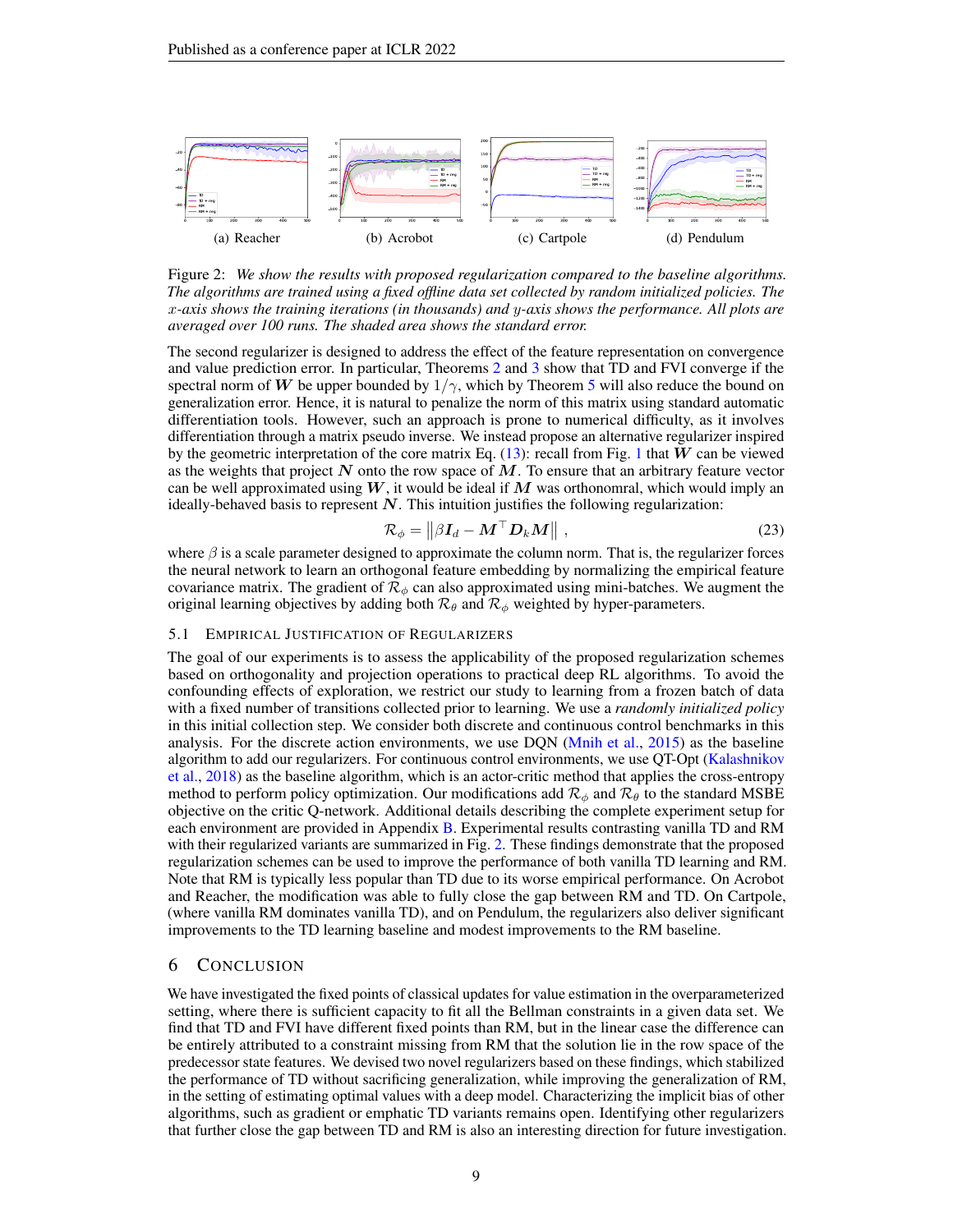## 7 ACKNOWLEDGEMENT

The authors would like to thank Mengjiao Yang, George Tucker, Ofir Nachum and Aviral Kumar for insightful discussions and providing feedback on a draft of this manuscript. Dale Schuurmans gratefully acknowledges funding from the Canada CIFAR AI Chairs Program, Amii and NSERC.

## **REFERENCES**

- <span id="page-9-1"></span>Joshua Achiam, Ethan Knight, and Pieter Abbeel. Towards characterizing divergence in deep Q-learning. arXiv preprint arXiv:1903.08894, 2019.
- <span id="page-9-11"></span>Alekh Agarwal, Sham Kakade, Akshay Krishnamurthy, and Wen Sun. FLAMBE: Structural complexity and representation learning of low rank MDPs. In *Advances in Neural Information Processing Systems (NeurIPS)*, volume 33, 2020.
- <span id="page-9-4"></span>Rishabh Agarwal, Max Schwarzer, Pablo Samuel Castro, Aaron Courville, and Marc G. Bellemare. Deep reinforcement learning at the edge of the statistical precipice. arXiv preprint arXiv:2108.13264, 2021.
- <span id="page-9-5"></span>Leemon Baird. Residual algorithms: Reinforcement learning with function approximation. In *International Conference on Machine Learning (ICML)*, pages 30–37, 1995.
- <span id="page-9-13"></span>Peter L Bartlett, Andrea Montanari, and Alexander Rakhlin. Deep learning: a statistical viewpoint. *arXiv preprint arXiv:2103.09177*, 2021.
- <span id="page-9-2"></span>Mikhail Belkin, Daniel Hsu, Siyuan Ma, and Soumik Mandal. Reconciling modern machine-learning practice and the classical bias-variance trade-off. *Proceedings of the National Academy of Sciences*, 116(32):15849–15854, 2019.
- <span id="page-9-0"></span>Marc G. Bellemare, Salvatore Candido, Pablo Samuel Castro, Jun Gong, Marlos C. Machado, Subhodeep Moitra, Sameera S. Ponda, and Ziyu Wang. Autonomous navigation of stratospheric balloons using reinforcement learning. *Nature*, 588:77–82, 2020.
- <span id="page-9-9"></span>Jalaj Bhandari, Daniel Russo, and Raghav Singal. A finite time analysis of temporal difference learning with linear function approximation. In *Conference on Learning Theory (COLT)*, pages 1691–1692, 2018.
- <span id="page-9-14"></span>Stephen Boyd and Lieven Vandenberghe. *Convex Optimization*. Cambridge U Press, 2004.
- <span id="page-9-6"></span>Steven J Bradtke and Andrew G Barto. Linear least-squares algorithms for temporal difference learning. *Machine Learning*, 22(1):33–57, 1996.
- <span id="page-9-3"></span>Tom Brown, Benjamin Mann, Nick Ryder, Melanie Subbiah, Jared D Kaplan, Prafulla Dhariwal, Arvind Neelakantan, Pranav Shyam, Girish Sastry, Amanda Askell, Sandhini Agarwal, Ariel Herbert-Voss, Gretchen Krueger, Tom Henighan, Rewon Child, Aditya Ramesh, Daniel Ziegler, Jeffrey Wu, Clemens Winter, Chris Hesse, Mark Chen, Eric Sigler, Mateusz Litwin, Scott Gray, Benjamin Chess, Jack Clark, Christopher Berner, Sam McCandlish, Alec Radford, Ilya Sutskever, and Dario Amodei. Language models are few-shot learners. In *Advances in Neural Information Processing Systems (NeurIPS)*, volume 33, 2020.
- <span id="page-9-7"></span>Diogo Carvalho, Francisco S Melo, and Pedro Santos. A new convergent variant of Q-learning with linear function approximation. In *Advances in Neural Information Processing Systems (NeurIPS)*, volume 33, 2020.
- <span id="page-9-12"></span>Jinglin Chen and Nan Jiang. Information-theoretic considerations in batch reinforcement learning. In *International Conference on Machine Learning (ICML)*, pages 1042–1051, 2019.
- <span id="page-9-8"></span>Bo Dai, Niao He, Yunpeng Pan, Byron Boots, and Le Song. Learning from conditional distributions via dual embeddings. In *Artificial Intelligence and Statistics*, pages 1458–1467. PMLR, 2017.
- <span id="page-9-10"></span>Gal Dalal, Balázs Szöréni, Gugan Thoppe, and Shie Mannor. Finite sample analysis for  $TD(0)$  with function approximation. In *AAAI Conference on Artificial Intelligence (AAAI)*, pages 6144–6160, 2018.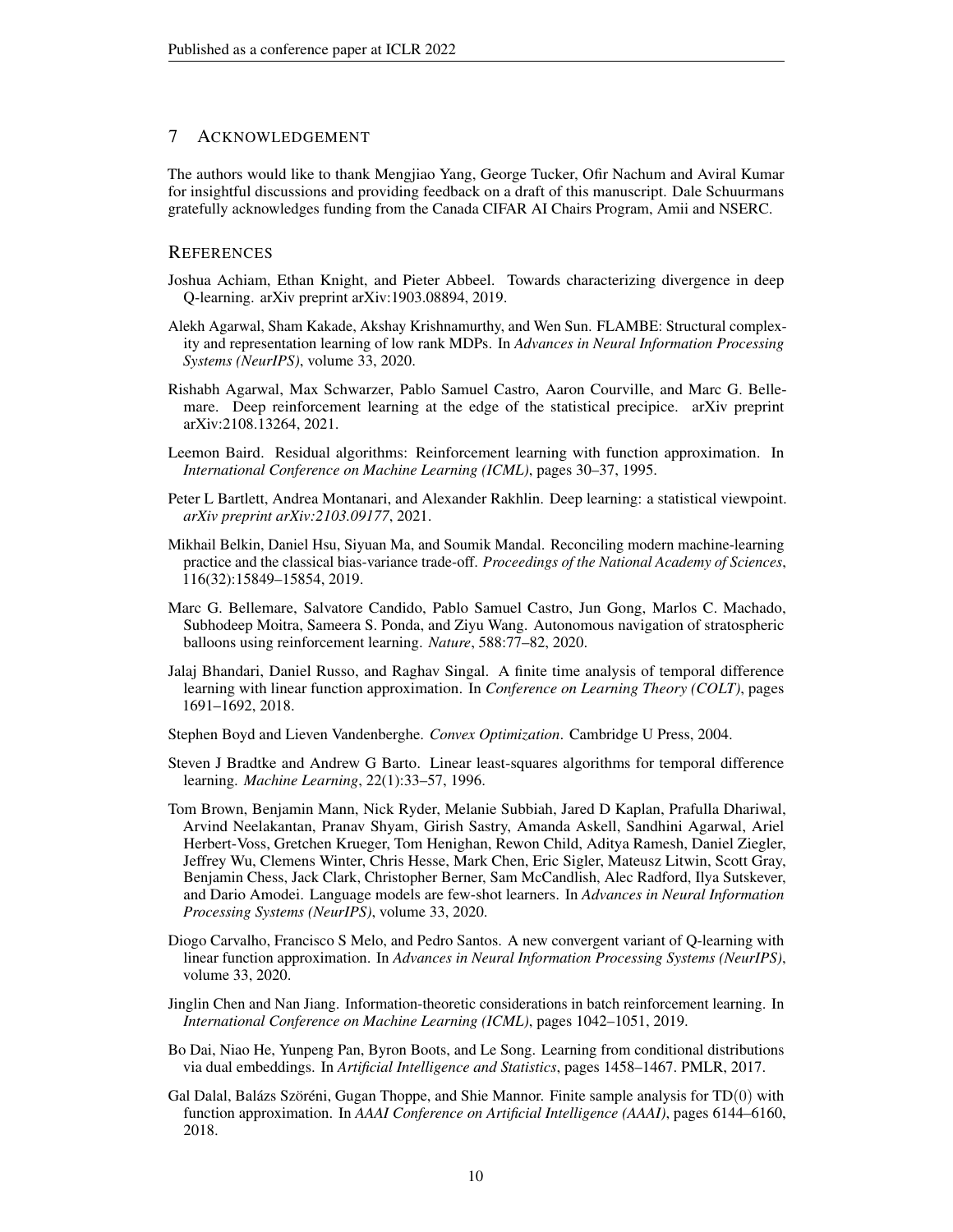- <span id="page-10-3"></span>Christoph Dann, Gerhard Neumann, and Jan Peters. Policy evaluation with temporal differences: A survey and comparison. *Journal of Machine Learning Research*, 15:809–883, 2014.
- <span id="page-10-10"></span>Simon S Du, Jianshu Chen, Lihong Li, Lin Xiao, and Dengyong Zhou. Stochastic variance reduction methods for policy evaluation. In *International Conference on Machine Learning*, pages 1049– 1058. PMLR, 2017.
- <span id="page-10-12"></span>Yaqi Duan, Zeyu Jia, , and Mengdi Wang. Minimax-optimal off-policy evaluation with linear function approximation. In *International Conference on Machine Learning (ICML)*, pages 2701–2709, 2020.
- <span id="page-10-7"></span>Damien Ernst, P. Guerts, and L. Whenkel. Tree-based batch mode reinforcement learning. *Journal of Machine Learning Research*, 6:503–556, 2005.
- <span id="page-10-11"></span>Mattheiu Geist, Bilal Piot, and Olivier Pietquin. Is the Bellman residual a bad proxy? In *Advances in Neural Information Processing Systems (NeurIPS)*, volume 31, pages 3208–3217, 2017.
- <span id="page-10-6"></span>Dibya Ghosh and Marc G. Bellemare. Representations for stable off-policy reinforcement learning. In *International Conference on Machine Learning (ICML)*, pages 3556–3565, 2020.
- <span id="page-10-4"></span>Geoffrey J. Gordon. Stable function approximation in dynamic programming. In *International Conference on Machine Learning (ICML)*, pages 261–268, 1995.
- <span id="page-10-15"></span>Suriya Gunasekar, Jason Lee, Daniel Soudry, and Nathan Srebro. Characterizing implicit bias in terms of optimization geometry. In *International Conference on Machine Learning (ICML)*, 2018.
- <span id="page-10-14"></span>Botao Hao, Yaqi Duan, Tor Lattimore, Csaba Szepesvári, and Mengdi Wang. Sparse feature selection makes batch reinforcement learning more sample efficient. In *International Conference on Machine Learning (ICML)*, 2021.
- <span id="page-10-1"></span>Arthur Jacot, Franck Gabriel, and Clément Hongler. Neural tangent kernel: Convergence and generalization in neural networks. In *Advances in Neural Information Processing Systems (NeurIPS)*, volume 31, pages 8571–8580, 2018.
- <span id="page-10-13"></span>Chi Jin, Zhuoran Yang, Zhaoran Wang, and Michael I. Jordan. Provably efficient reinforcement learning with linear function approximation. *Journal of Machine Learning Research*, 125:1–7, 2020.
- <span id="page-10-16"></span>Dmitry Kalashnikov, Alex Irpan, Peter Pastor, Julian Ibarz, Alexander Herzog, Eric Jang, Deirdre Quillen, Ethan Holly, Mrinal Kalakrishnan, Vincent Vanhoucke, et al. QT-Opt: Scalable deep reinforcement learning for vision-based robotic manipulation. *arXiv preprint arXiv:1806.10293*, 2018.
- <span id="page-10-5"></span>J. Zico Kolter. The fixed points of off-policy TD. In *Advances in Neural Information Processing Systems (NeurIPS)*, volume 24, pages 2169–2177, 2011.
- <span id="page-10-9"></span>George Konidaris, Scott Niekum, and Philip S. Thomas.  $TD_{\gamma}$ : Re-evaluating complex backups in temporal difference learning. In *Advances in Neural Information Processing Systems (NeurIPS)*, volume 24, pages 2402–2410, 2011.
- <span id="page-10-0"></span>Alex Krizhevsky, Ilya Sutskever, and Geoffrey E. Hinton. ImageNet classification with deep neural networks. In *Advances in Neural Information Processing Systems (NeurIPS)*, volume 25, 2012.
- <span id="page-10-2"></span>Aviral Kumar, Rishabh Agarwal, Dibya Ghosh, and Sergey Levine. Implicit under-parameterization inhibits data-efficient deep reinforcement learning. In *International Conference on Learning Representations (ICLR)*, 2021.
- <span id="page-10-17"></span>Ilja Kuzborskij, Csaba Szepesvari, Omar Rivasplata, Amal Rannen-Triki, and Razvan Pascanu. On ´ the role of optimization in double descent: A least squares study. arXiv preprint arXiv:2107.12685, 2021.
- <span id="page-10-8"></span>Timothy P Lillicrap, Jonathan J Hunt, Alexander Pritzel, Nicolas Heess, Tom Erez, Yuval Tassa, David Silver, and Daan Wierstra. Continuous control with deep reinforcement learning. In *ICLR*, 2016.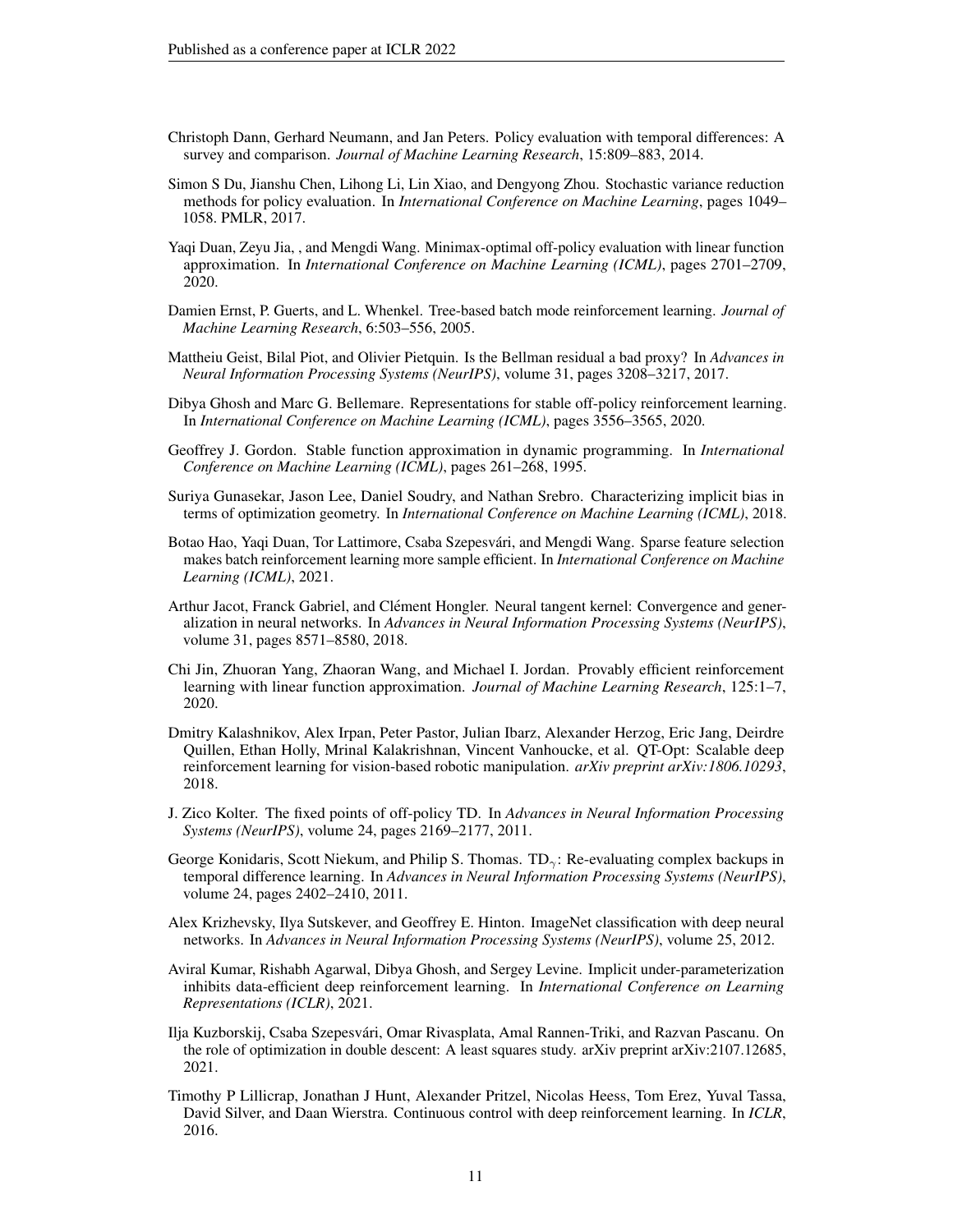- <span id="page-11-5"></span>Bo Liu, Ji Liu, Mohammad Ghavamzadeh, Sridhar Mahadevan, and Marek Petrik. Finite-sample analysis of proximal gradient TD. In *Conference on Uncertainty in Artificial Intelligence (UAI)*, pages 504–513, 2015.
- <span id="page-11-6"></span>Bo Liu, Ji Liu, Mohammad Ghavamzadeh, Sridhar Mahadevan, and Marek Petrik. Proximal gradient temporal difference learning algorithms. In *International Joint Conference on Artificial Intelligence (IJCAI)*, pages 4195–4199, 2016.
- <span id="page-11-9"></span>Daniel J. Lizotte. Convergent fitted value iteration with linear function approximation. In *Advances in Neural Information Processing Systems (NeurIPS)*, volume 24, pages 2537–2545, 2011.
- <span id="page-11-3"></span>Tyler Lu, Dale Schuurmans, and Craig Boutilier. Non-delusional Q-learning and value iteration. In *Advances in Neural Information Processing Systems (NeurIPS)*, volume 32, pages 9971–9981, 2018.
- <span id="page-11-4"></span>Hamid R. Maei, Csaba Szepesvari, Shalabh Bhatnagar, Doina Precup, and David Silver. Convergent ´ temporal-difference learning with arbitrary smooth function approximation. In *Advances in Neural Information Processing Systems (NeurIPS)*, volume 22, pages 1204–1212, 2009.
- <span id="page-11-0"></span>Volodymyr Mnih, Koray Kavukcuoglu, David Silver, Andrei A. Rusu, Joel Veness, Marc G. Bellemare, Alex Graves, Martin Riedmiller, Andreas K. Fidjeland, Georg Ostrovski, Stig Petersen, Charles Beattie, Amir Sadik, Ioannis Antonoglou, Helen King, Dharshan Kumaran, Daan Wierstra, Shane Legg, and Demis Hassabis. Human-level control through deep reinforcement learning. *Nature*, 518(7540):529–533, 2015.
- <span id="page-11-8"></span>Rémi Munos and Csaba Szepesvári. Finite time bounds for sampling based fitted value iteration. In *International Conference on Machine Learning (ICML)*, pages 880–887, 2005.
- <span id="page-11-16"></span>Behnam Neyshabur, Zhiyuan Li, Srinadh Bhojanapalli, Yann LeCun, and Nathan Srebro. The role of over-parameterization in generalization of neural networks. In *International Conference on Learning Representations (ICLR)*, 2019.
- <span id="page-11-13"></span>Ronald Parr, Lihong Li, Gavin Taylor, Christopher Painter-Wakefield, and Michael L. Littman. An analysis of linear models, linear value-function approximation, and feature selction for reinforcement learning. In *International Conference on Machine Learning (ICML)*, pages 752–759, 2008.
- <span id="page-11-12"></span>Gandharv Patil, L. A. Prashanth, and Doina Precup. Finite time analysis of temporal difference learning with linear function approximation: the tail averaged case. 2021.
- <span id="page-11-11"></span>L. A. Prashanth, Nathaniel Korda, and Remi Munos. Concentration bounds for temporal difference ´ learning with linear function approximation: The case of batch data and uniform sampling. *Machine Learning*, 110(3):559–618, 2021.
- <span id="page-11-7"></span>Bruno Scherrer. Should one compute the temporal difference fix point or minimize the Bellman residual? In *International Conference on Machine Learning (ICML)*, 2010.
- <span id="page-11-17"></span>John Shawe-Taylor, Christopher KI Williams, Nello Cristianini, and Jaz Kandola. On the eigenspectrum of the Gram matrix and the generalization error of kernel-PCA. *IEEE Transactions on Information Theory*, 51(7):2510–2522, 2005.
- <span id="page-11-14"></span>Zhao Song, Ronald Parr, Xuejun Liao, and Lawrence Carin. Linear feature encoding for reinforcement learning. In *Advances in Neural Information Processing Systems (NeurIPS)*, 2016.
- <span id="page-11-15"></span>Daniel Soudry, Elad Hoffer, Mor Shpigel Nacson, Suriya Gunasekar, and Nathan Srebro. The implicit bias of gradient descent on separable data. *Journal of Machine Learning Research*, 19:1–57, 2018.
- <span id="page-11-2"></span>Richard S Sutton. Learning to predict by the methods of temporal differences. *Machine Learning*, 3 (1):9–44, 1988.
- <span id="page-11-1"></span>Richard S Sutton and Andrew G Barto. *Reinforcement learning: An introduction*. MIT press, 2018.
- <span id="page-11-10"></span>Richard S Sutton, David McAllester, Satinder Singh, and Yishay Mansour. Policy gradient methods for reinforcement learning with function approximation. In *Advances in Neural Information Processing Systems (NeurIPS)*, volume 12, 1999.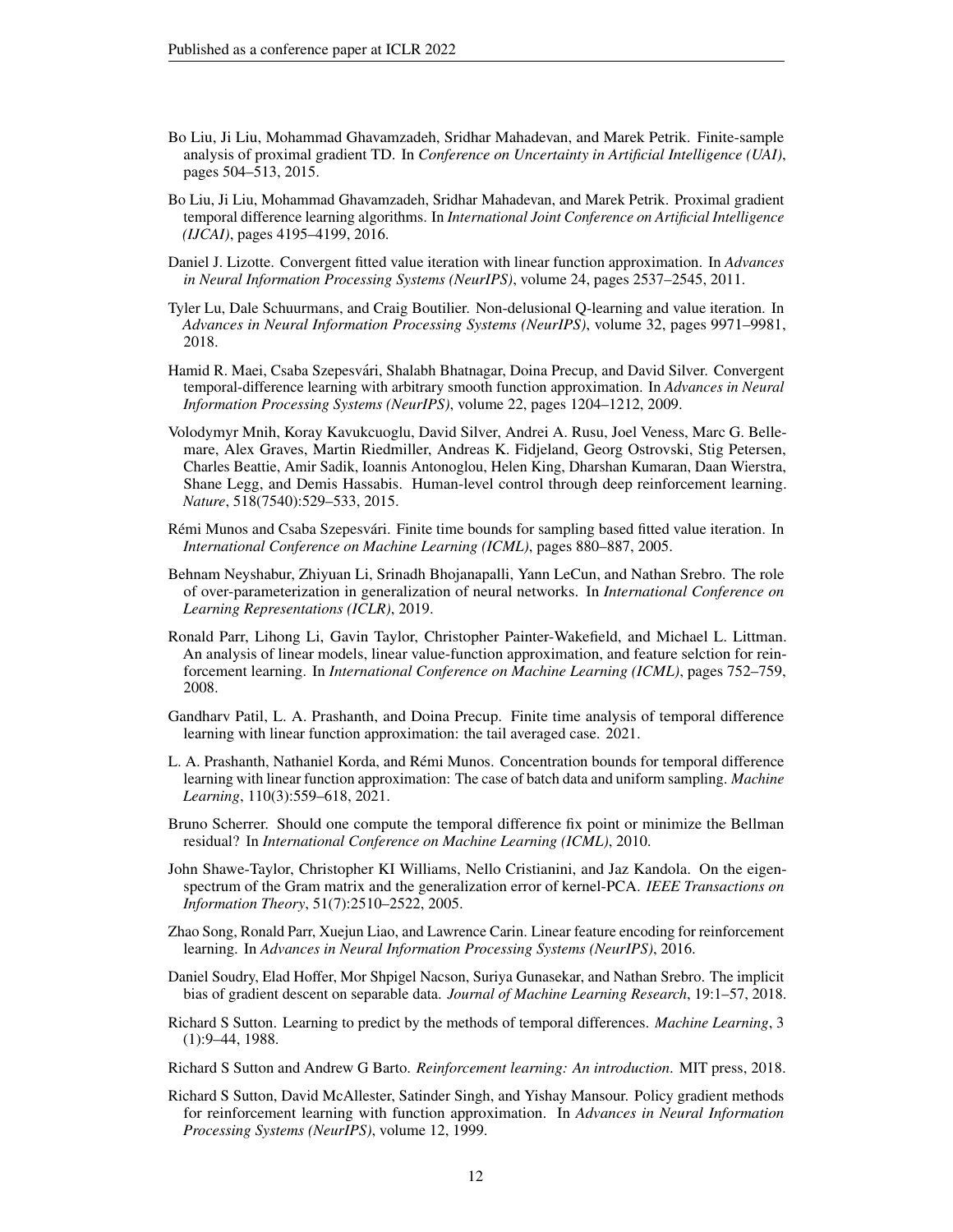- <span id="page-12-1"></span>Richard S Sutton, Csaba Szepesvári, and Hamid Reza Maei. A convergent  $O(n)$  algorithm for off-policy temporal-difference learning with linear function approximation. In *Advances in Neural Information Processing Systems (NeurIPS)*, volume 21, pages 1609–1616, 2008.
- <span id="page-12-3"></span>Richard S. Sutton, A. Rupam Mahmood, and Martha White. An emphatic approach to the problem of off-policy temporal-difference learning. *Journal of Machine Learning Research*, 17:1–29, 2016.
- <span id="page-12-10"></span>Csaba Szepesvári and Rémi Munos. Finite-time bounds for fitted value iteration. *Journal of Machine Learning Research*, 9(5), 2008.
- <span id="page-12-7"></span>Csaba Szepesvari and W. D. Smart. Interpolation-based Q-learning. In ´ *International Conference on Machine Learning (ICML)*, pages 100–107, 2004.
- <span id="page-12-16"></span>Gavin Taylor and Ronald Parr. Kernelized value function approximation for reinforcement learning. In *International Conference on Machine Learning (ICML)*, pages 4214–4226, 2009.
- <span id="page-12-5"></span>John N Tsitsiklis and Benjamin Van Roy. Feature-based methods for large scale dynamic programming. *Machine Learning*, 22(1):59–94, 1996.
- <span id="page-12-6"></span>John N Tsitsiklis and Benjamin Van Roy. An analysis of temporal-difference learning with function approximation. *IEEE Transactions on Automatic Control*, 42(5):674–690, 1997.
- <span id="page-12-11"></span>Hado van Hasselt. Double Q-learning. In *Advances in Neural Information Processing Systems (NeurIPS)*, volume 23, 2010.
- <span id="page-12-0"></span>Hado van Hasselt, Yotam Doron, Florian Strub, Matteo Hessel, Nicolas Sonnerat, and Joseph Modayil. Deep reinforcement learning and the deadly triad. arXiv preprint arXiv:1812.02648, 2018.
- <span id="page-12-13"></span>Ruosong Wang, Dean Foster, and Sham M Kakade. What are the statistical limits of offline RL with linear function approximation? In *International Conference on Learning Representations (ICLR)*, 2021a.
- <span id="page-12-8"></span>Ruosong Wang, Yifan Wu, Ruslan Salakhutdinov, and Sham M. Kakade. Instabilities of offline RL with pre-trained neural representation. In *International Conference on Machine Learning (ICML)*, pages 10948–10960, 2021b.
- <span id="page-12-12"></span>Wentao Weng, Harsh Gupta, Niao He, and Lei Ying. The mean-squared error of double Q-learning. In *Advances in Neural Information Processing Systems (NeurIPS)*, 2020.
- <span id="page-12-15"></span>Chenjun Xiao, Ilbin Lee, Bo Dai, Dale Schuurmans, and Csaba Szepesvari. On the sample complexity of batch reinforcement learning with policy-induced data. *arXiv preprint arXiv:2106.09973*, 2021.
- <span id="page-12-17"></span>Lin F. Yang and Mengdi Wang. Sample-optimal parametric Q-learning using linearly additive features. In *International Conference on Machine Learning (ICML)*, 2019.
- <span id="page-12-18"></span>Zhuoran Yang, Chi Jin, Zhaoran Wang, Mengdi Wang, and Michael I. Jordan. On function approximation in reinforcement learning: Optimism in the face of large state spaces. In *Advances in Neural Information Processing Systems (NeurIPS)*, 2020.
- <span id="page-12-9"></span>Huizhen Yu. Convergence of least squares temporal difference methods under general conditions. In *International Conference on Machine Learning (ICML)*, pages 1207–1214, 2010.
- <span id="page-12-2"></span>Huizhen Yu. On convergence of emphatic temporal-difference learning. In *Conference on Learning Theory (COLT)*, pages 1–28, 2015.
- <span id="page-12-14"></span>Andrea Zanette. Exponential lower bounds for batch reinforcement learning. In *International Conference on Machine Learning (ICML)*, pages 12287–12297, 2021.
- <span id="page-12-4"></span>Shangtong Zhang, Hengshuai Yao, and Shimon Whiteson. Breaking the deadly triad with a target network. In *International Conference on Machine Learning (ICML)*, pages 12621–12631, 2021.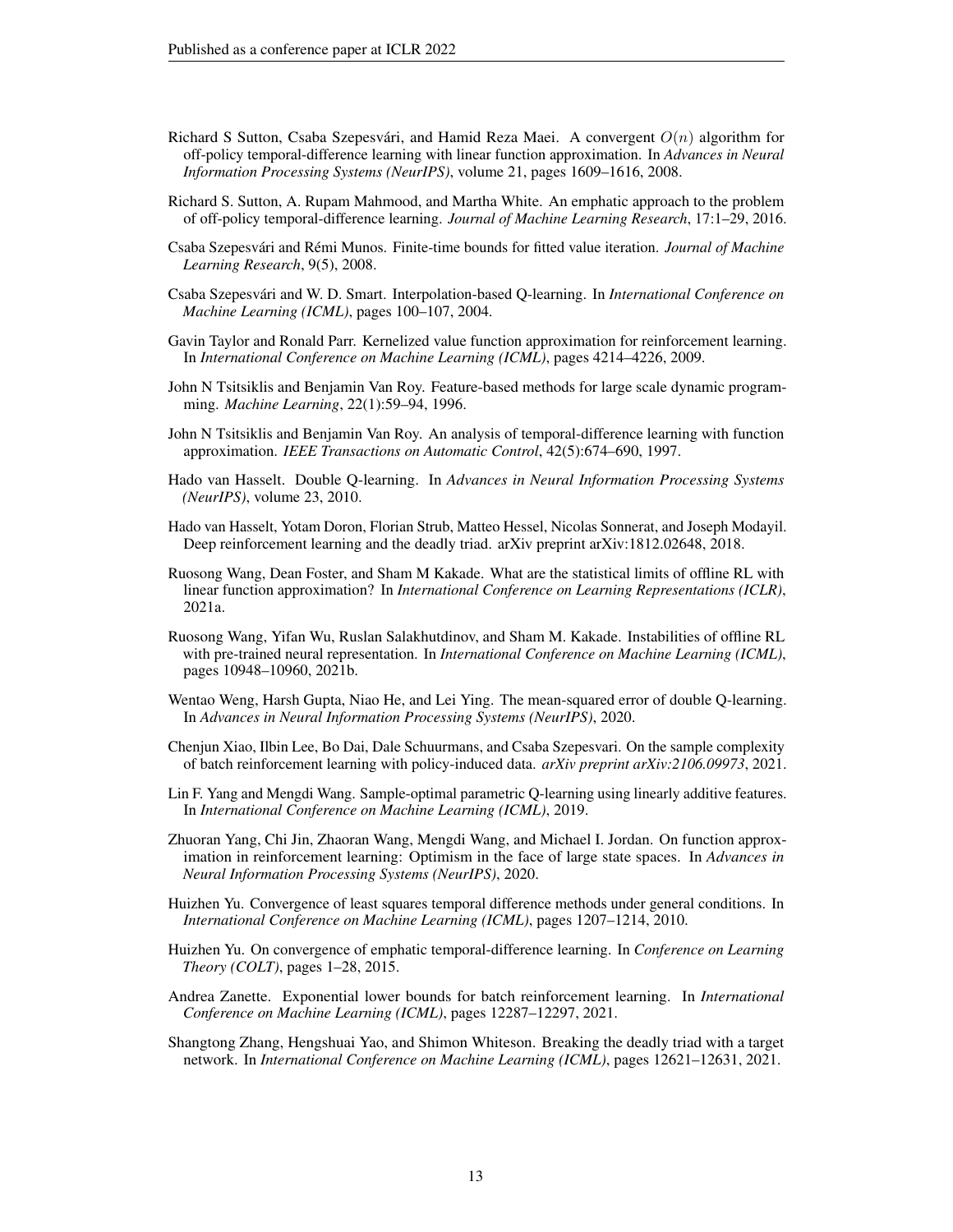# Appendix

## A PROOFS

#### <span id="page-13-0"></span>A.1 PROOF OF THEOREM [1](#page-4-2)

**Theorem 6** (Restatement of Theorem [1\)](#page-4-2). Let  $\theta_0 \in \mathbb{R}^d$  be the initial weight vector. With  $\eta \leq \frac{1}{(1+\gamma)^2}$ ,  $RM$  converges to  $\theta_{\rm RM} = \left(\bm{M} - \gamma \bm{N}\right)^{\dagger} \bm{R} + (\bm{I}_d - \Pi_{\bm{M} - \gamma \bm{N}}) \theta_0.$ 

*Proof.* Let  $A = M - \gamma N$  for simplicity. First recall the residual minimization update,

<span id="page-13-1"></span>
$$
\theta_{t+1} = \left(\boldsymbol{I}_d - \eta \boldsymbol{A}^\top \boldsymbol{D}_k \boldsymbol{A}\right) \theta_t + \eta \boldsymbol{A}^\top \boldsymbol{D}_k \boldsymbol{R}.
$$
 (24)

Let  $\theta^* = A^{\dagger}R$ . It can be verified  $\theta^*$  is one of the feasible solution as  $A\theta^* = R$ . Then we use induction to show that for any  $\theta_0 \in \mathbb{R}^d$  and  $t \geq 0$ 

$$
\theta_{t+1} - \theta^* = (\mathbf{I}_d - \eta \mathbf{A}^\top \mathbf{D}_k \mathbf{A})^{t+1} (\theta_0 - \theta^*).
$$
 (25)

The base case holds by the update rule Eq.  $(24)$ . Suppose that the statement holds for t, then we have

$$
\theta_{t+1} - \theta^* = \left(\mathbf{I}_d - \eta \mathbf{A}^\top \mathbf{D}_k \mathbf{A}\right) \theta_t + \eta \mathbf{A}^\top \mathbf{D}_k \mathbf{R} - \theta^* \tag{26}
$$

$$
= (\boldsymbol{I}_d - \eta \boldsymbol{A}^\top \boldsymbol{D}_k \boldsymbol{A}) \theta_t - (\boldsymbol{I}_d - \eta \boldsymbol{A}^\top \boldsymbol{D}_k \boldsymbol{A}) \theta^* \tag{27}
$$

$$
= (I_d - \eta A^\top D_k A) (\theta_t - \theta^*)
$$
\n(28)

$$
= \left(\boldsymbol{I}_d - \eta \boldsymbol{A}^\top \boldsymbol{D}_k \boldsymbol{A}\right)^{t+1} \left(\theta_0 - \theta^*\right). \tag{29}
$$

Thus,

$$
\theta_{t+1} = (\mathbf{I}_d - \eta \mathbf{A}^\top \mathbf{D}_k \mathbf{A})^{t+1} \theta_0 + (\mathbf{I}_d - (\mathbf{I}_d - \eta \mathbf{A}^\top \mathbf{D}_k \mathbf{A})^{t+1}) \theta^*.
$$
 (30)

We let  $V\Lambda V^{\top}$  be its eigendecomposition of  $A^{\top}D_kA$ , which is the empirical covariance matrix of residual features. Let  $\overline{V}$  be the null space of  $V$ . Then

$$
I_d - (I_d - \eta A^\top D_k A)^{t+1} \tag{31}
$$

$$
=I_d - (VV^\top - \eta V \Lambda V^\top + V_- V_-^\top)^{t+1}
$$
\n(32)

$$
=I_d - (V(I_k - \eta \Lambda)V^\top + V_-V_-^\top)^{t+1}
$$
\n(33)

$$
=I_d-(\mathbf{V}_{-}\mathbf{V}_{-}^{\top})^{t+1}-\mathbf{V}(\mathbf{I}_k-\eta\mathbf{\Lambda})^{t+1}\mathbf{V}^{\top}
$$
\n(34)

$$
= V V^{\top} - V (I_k - \eta \Lambda)^{t+1} V^{\top}
$$
\n(35)

$$
=V\left(I_k-(I_k-\eta\Lambda)^{t+1}\right)V^\top\tag{36}
$$

Let  $\lambda_{\text{max}}$  be the largest eigenvalue of  $\mathbf{A}^\top \mathbf{D}_k \mathbf{A}$ . We now show that  $\lambda_{\text{max}} \leq 1 + \gamma$ .

$$
\lambda_{\max} \left( \mathbf{A}^{\top} \mathbf{D}_k \mathbf{A} \right) \leq \sum_{i=1}^k \hat{\mu}(s_i) \lambda_{\max} \Big( (\phi(s_i) - \gamma \bar{\phi}(s'_i)) (\phi(s_i) - \gamma \bar{\phi}(s'_i))^{\top} \Big) \leq (1 + \gamma)^2 \,, \tag{37}
$$

where we use the fact that  $\lambda_{\text{max}}$  is a convex function and we assume  $\|\phi(s)\| \leq 1$  for all  $s \in \mathcal{S}$ . Thus, given that  $\eta \le \frac{1}{1+\gamma}$ ,  $\eta \le \frac{1}{\lambda_{\max}}$ . Then  $I_d - (I_d - \eta A^\top D_k A)^{t+1} = \ddot{V} \dot{V}^{\top}$  as  $t \to \infty$ . Thus

$$
\lim_{t \to \infty} \theta_t = \lim_{t \to \infty} (\mathbf{I}_d - \eta \mathbf{A}^\top \mathbf{D}_k \mathbf{A})^{t+1} \theta_0 + \mathbf{V} \mathbf{V}^\top \theta^* = \lim_{t \to \infty} (\mathbf{I}_d - \eta \mathbf{A}^\top \mathbf{D}_k \mathbf{A})^{t+1} \theta_0 + \theta^*, \quad (38)
$$

where the last equality follows by that  $\theta^*$  is in the row space of A by definition. When  $\theta_0 = 0$ , we have the algorithm converges to  $\theta^*$ .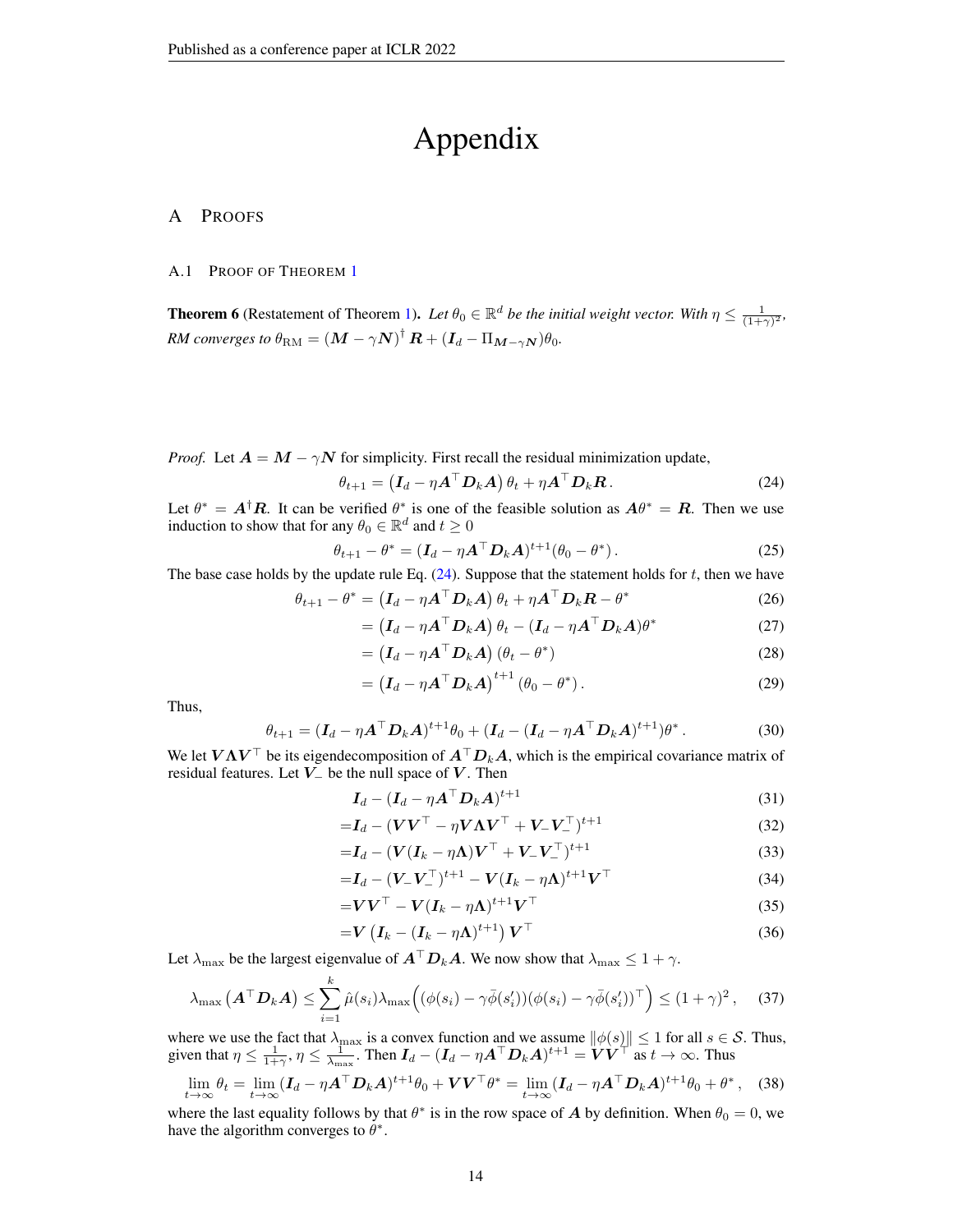We next show the result for general  $\theta_0$ . Let  $\theta_0 = \theta_0^1 + \theta_0^2$ , where  $\theta_0^1 = \Pi_{M-\gamma N} \theta_0$  is the component of  $\theta_0$  that is in the row space of  $A, \theta_0^2 = (I_d - \Pi_{M-\gamma N})\theta_0$  is the perpendicular residual. Then,

$$
\lim_{t \to \infty} (\boldsymbol{I}_d - \eta \boldsymbol{A}^\top \boldsymbol{D}_k \boldsymbol{A})^{t+1} \theta_0 \tag{39}
$$

$$
= \lim_{t \to \infty} (V_{-}V_{-}^{T} + V(I_{k} - \eta \Lambda)^{t+1}V_{-}^{T})(\theta_{0}^{1} + \theta_{0}^{2})
$$
\n(40)

$$
= \theta_0^2 + \lim_{t \to \infty} \mathbf{V} (\mathbf{I}_k - \eta \mathbf{\Lambda})^{t+1} \mathbf{V}^\top \theta_0^1 = \theta_0^2 \,, \tag{41}
$$

where the last step follows by the choice of  $\eta$ . This finishes the proof.

 $\Box$ 

#### A.2 PROOF OF THEOREM [2](#page-5-2)

We will need the matrix binomial theorem in the proof.

<span id="page-14-1"></span>**Lemma 1** (Matrix Binomial Theorem). *For*  $n \geq 0$  *and two matrices*  $X, Y$ 

$$
(\boldsymbol{I} + \boldsymbol{X}\boldsymbol{Y})^n \boldsymbol{X} = \boldsymbol{X} (\boldsymbol{I} + \boldsymbol{Y}\boldsymbol{X})^n. \tag{42}
$$

*Proof.*

$$
(\mathbf{I} + \mathbf{X}\mathbf{Y})^n \mathbf{X} = \sum_{k=0}^n {n \choose k} (\mathbf{X}\mathbf{Y})^k \mathbf{X} = \mathbf{X} \sum_{k=0}^n {n \choose k} (\mathbf{Y}\mathbf{X})^k = \mathbf{X} (\mathbf{I} + \mathbf{Y}\mathbf{X})^n.
$$
 (43)

<span id="page-14-0"></span>
$$
\qquad \qquad \Box
$$

**Theorem 7** (Restatement of Theorem [2\)](#page-5-2). Assuming that  $M^{\top}D_k(M - \gamma N)$  is diagonalizable Let  $\theta_0 \in \mathbb{R}^d$  be the initial weight vector. With  $\eta < \frac{1}{(1+\gamma)\|\Phi\|}$ , if  $\|\mathbf{W}\| < \frac{1}{\gamma}$ , TD(0) converges to  $\theta_{TD}=M^{\dagger}(I_k-\gamma W)^{-1}R+\beta,$  where  $\beta=Q_0Q_0^{-1}\theta_0$ ,  $Q_0$  are eigenvectors of  $M^\top D_k(M-\gamma N)$ with zero eigenvalues. If  $\|{\bm{W}}\|\geq \frac{1}{\gamma}$  there is an initial  $\theta_0$  for which TD(0) does not converge.

*Proof.* We first rewrite the TD update formulate as

$$
\theta_{t+1} = (\mathbf{I}_d - \eta \mathbf{M}^\top \mathbf{D}_k (\mathbf{M} - \gamma \mathbf{N})) \theta_t + \eta \mathbf{M}^\top \mathbf{D}_k \mathbf{R}
$$
(44)

A simple recursive argument shows that for any  $\theta_0 \in \mathbb{R}^d$ ,

$$
\theta_{t+1} = (\mathbf{I}_d - \eta \mathbf{M}^\top \mathbf{D}_k (\mathbf{M} - \gamma \mathbf{N}))^{t-1} \theta_0 + \eta \sum_{i=0}^t (\mathbf{I}_d - \eta \mathbf{M}^\top \mathbf{D}_k (\mathbf{M} - \gamma \mathbf{N}))^i \mathbf{M}^\top \mathbf{D}_k \mathbf{R}.
$$
\n(45)

By the matrix binomial theorem (Lemma [1\)](#page-14-1),

$$
(\boldsymbol{I}_d - \eta \boldsymbol{M}^\top \boldsymbol{D}_k (\boldsymbol{M} - \gamma \boldsymbol{N}))^i \boldsymbol{M}^\top \boldsymbol{D}_k = \boldsymbol{M}^\top \boldsymbol{D}_k (\boldsymbol{I}_k - \eta (\boldsymbol{M} - \gamma \boldsymbol{N}) \boldsymbol{M}^\top \boldsymbol{D}_k)^i. \tag{46}
$$

By writing  $N$  as the projection to the row-span of  $M$  and the perpendicular component, we have

$$
(M - \gamma N)M^{\top}
$$
 (47)

$$
=(\boldsymbol{M}-\gamma\boldsymbol{N}\boldsymbol{M}^{\dagger}\boldsymbol{M}-\gamma\boldsymbol{N}(\boldsymbol{I}_{d}-\boldsymbol{M}^{\dagger}\boldsymbol{M}))\boldsymbol{M}^{\top} \tag{48}
$$

$$
=(\boldsymbol{I}_k-\gamma\boldsymbol{W})\boldsymbol{M}\boldsymbol{M}^\top,\tag{49}
$$

where the last step follows by  $(I_d - M^{\dagger}M)M^{\top} = 0$ . Thus we can rewrite  $\theta_{t+1}$  as

$$
\theta_{t+1} = (\mathbf{I}_d - \eta \mathbf{M}^\top \mathbf{D}_k (\mathbf{M} - \gamma \mathbf{N}))^{t-1} \theta_0 + \eta \mathbf{M}^\top \mathbf{D}_k \sum_{i=0}^t (\mathbf{I}_k - \eta (\mathbf{M} - \gamma \mathbf{N}) \mathbf{M}^\top \mathbf{D}_k)^i \mathbf{R}
$$
(50)  
=  $(\mathbf{I}_d - \eta \mathbf{M}^\top \mathbf{D}_k (\mathbf{M} - \gamma \mathbf{N}))^{t-1} \theta_0 + \eta \mathbf{M}^\top \mathbf{D}_k \sum_{i=0}^t (\mathbf{I}_k - \eta (\mathbf{I}_k - \gamma \mathbf{W}) \mathbf{M} \mathbf{M}^\top \mathbf{D}_k)^i \mathbf{R}$ , (51)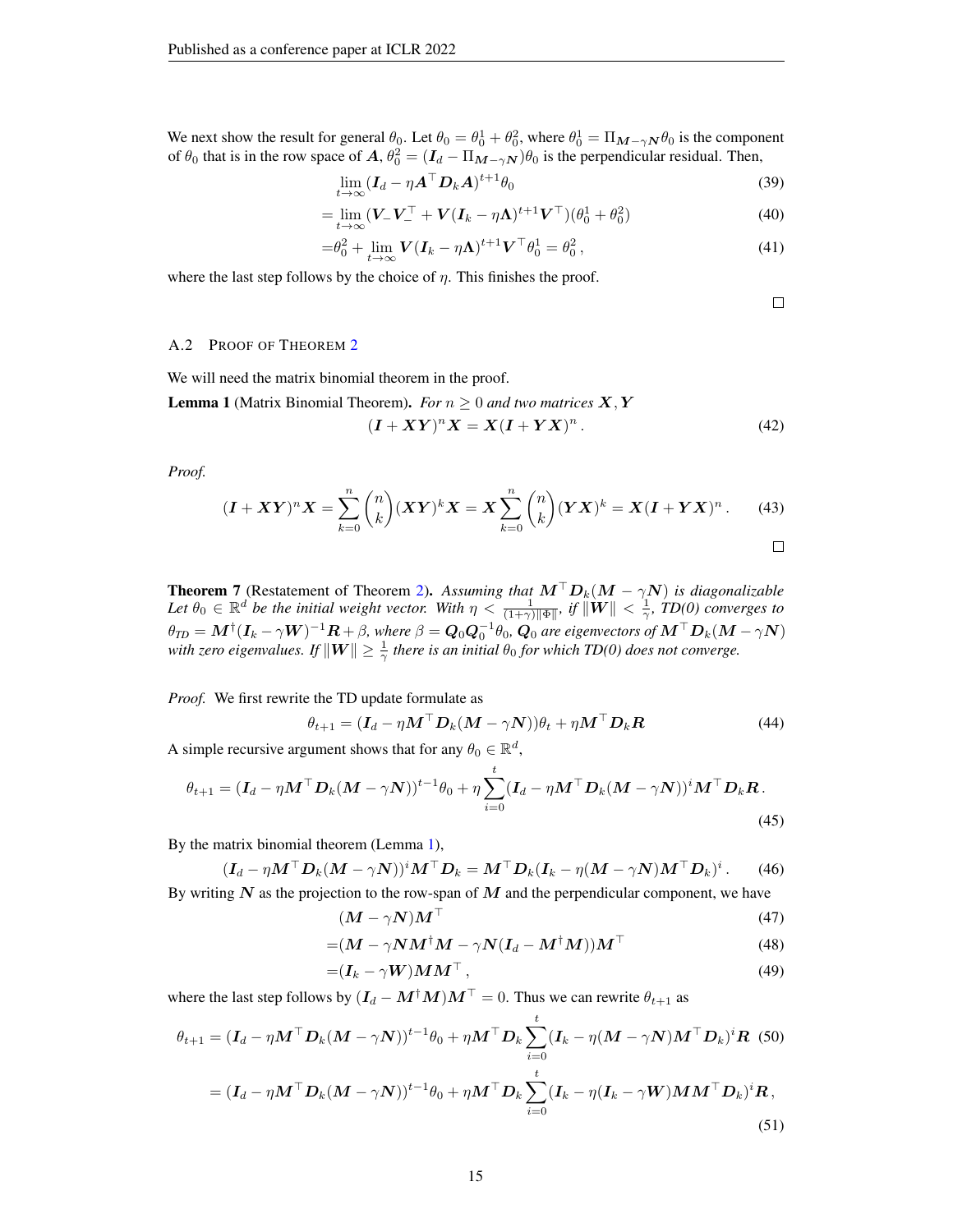Given  $\|W\| < 1/\gamma$ , we have that all eigenvalues of  $I_k - \gamma W$  are positive. Let  $\eta < \frac{1}{(1+\gamma)\|\Phi\|}$ , then

$$
\|\eta(\boldsymbol{I}_k - \gamma \boldsymbol{W})\boldsymbol{M}\boldsymbol{M}^\top \boldsymbol{D}_k\| < \eta \|(\boldsymbol{I}_k - \gamma \boldsymbol{W})\| \|\boldsymbol{M}\boldsymbol{M}^\top \boldsymbol{D}_k\| < 1\,,\tag{52}
$$

otherwise the matrix power series diverges. Thus

$$
\eta \boldsymbol{M}^{\top} \boldsymbol{D}_{k} \sum_{i=0}^{t} (\boldsymbol{I}_{k} - \eta (\boldsymbol{I}_{k} - \gamma \boldsymbol{W}) \boldsymbol{M} \boldsymbol{M}^{\top} \boldsymbol{D}_{k})^{i} \boldsymbol{R} = \boldsymbol{M}^{\dagger} (\boldsymbol{I}_{k} - \gamma \boldsymbol{W})^{-1} \boldsymbol{R}. \tag{53}
$$

Therefore, given that  $\theta_0 = 0$ , we have the algorithm converge to  $\bm{M}^\dagger(\bm{I}_k - \gamma \bm{W})^{-1}\bm{R}$ .

We now show the convergence point for an arbitrary  $\theta_0$ . Let  $\mathbf{Q} \Lambda \mathbf{Q}^{-1}$  be the eigen decomposition of  $M^{\top}D_k(M - \gamma N)$ . By the low rank structure of this matrix, it has at most  $h \leq k$  non-zero eigenvalues. Let  $Q_0$  be the eigenvectors with eigenvalue *zero*. Then

$$
\lim_{t \to \infty} (\mathbf{I}_d - \eta \mathbf{M}^\top \mathbf{D}_k (\mathbf{M} - \gamma \mathbf{N}))^t \theta_0 \tag{54}
$$

$$
=\lim_{t\to\infty} Q(I_d-\eta\Lambda)^t Q^{-1}\theta_0\tag{55}
$$

$$
=Q_0Q_0^{-1}\theta_0\,,\tag{56}
$$

where the last step follows by the choice of  $\eta$ .

## A.2.1 CHARACTERIZATION FOR NON-DIAGONALIZABLE CASE

In the above analysis, we assume that the matrix  $M<sup>T</sup>D<sub>k</sub>(M - \gamma N)$  is diagonalizable. We now characterize the convergent point for the general case using Jordan normal form of the matrix. Let  $Z = M^{\top}D_k(M - \gamma N)$  and  $Z = QJQ^{-1}$  be the jordan normal form of Z. We still denote  $Q_0$ the eigenvectors with eigenvalue zero. Then there is

$$
\lim_{t \to \infty} (\mathbf{I} - \eta \mathbf{Z})^t = \lim_{t \to \infty} \mathbf{Q} (\mathbf{I} - \eta \mathbf{J})^t \mathbf{Q}^{-1}
$$
\n(57)

Since  $I - \eta J$  has a block diagonal structure, its power can be obtained by first computing the power of each block. Let  $J_i$  be the jordan block with eigenvalue  $\lambda_i$ . We write  $J_i = \lambda_i I + L$ , where L is a matrix such that the only non-zero entries of  $L$  are on the first off-diagonal. Then we can write the *i*-th block of J as  $(1 - \eta \lambda_i)I - \eta L$ . Using the binomial theorem we get

$$
((1 - \eta \lambda_i) \mathbf{I} - \eta \mathbf{L})^t = \sum_{s=0}^t {t \choose s} (1 - \eta \lambda_i)^{t-s} (-\eta \mathbf{L})^s.
$$
 (58)

Note that  $L^s$  is the matrix with ones on the s-th diagonal away from the main diagonal, and  $L^s = 0$ for s larger than the size of L. Therefore,  $((1 - \eta \lambda_i)\tilde{I} - \eta L)^t$  is a triangular matrix with  $(1 - \eta \lambda_i)^t$  on the main diagonal,  $-\eta t(1-\eta\lambda_i)^{t-1}$  on the first off-diagonal, and so on. Therefore, the eigenvalues of this matrix are all  $(1 - \eta \lambda_i)^t$ . Then given a learning rate that  $\eta < 1/\lambda_{\max}$ , for any jordan block with  $\lambda_i > 0$ , we have that the matrix power converges. For  $\lambda_i = 0$ , the jordan block corresponds to eigenvectors that are in the kernel space of  $Z$ . Thus, suppose that all eigenvalues of  $Z$  are non-negative, we have

$$
\lim_{t\to\infty} Q(I-\eta J)^t Q^{-1}\theta_0 = Q_0 Q_0^{-1}\theta_0.
$$
\n
$$
(59)
$$

Note that if a negative  $\lambda_i$  exists, the above derivations can still be used to characterize the convergent sub-component of  $\theta_0$ . The non-convergent sub-component of  $\theta_0$  will diverge with an exponential rate as shown above.

 $\Box$ 

#### A.[3](#page-6-0) PROOF OF THEOREM 3

*Proof.* We first prove the update formula. Recall the FVI update,

$$
\theta_t = \boldsymbol{M}^\dagger (\boldsymbol{R} + \gamma \boldsymbol{N} \theta_{t-1})\,.
$$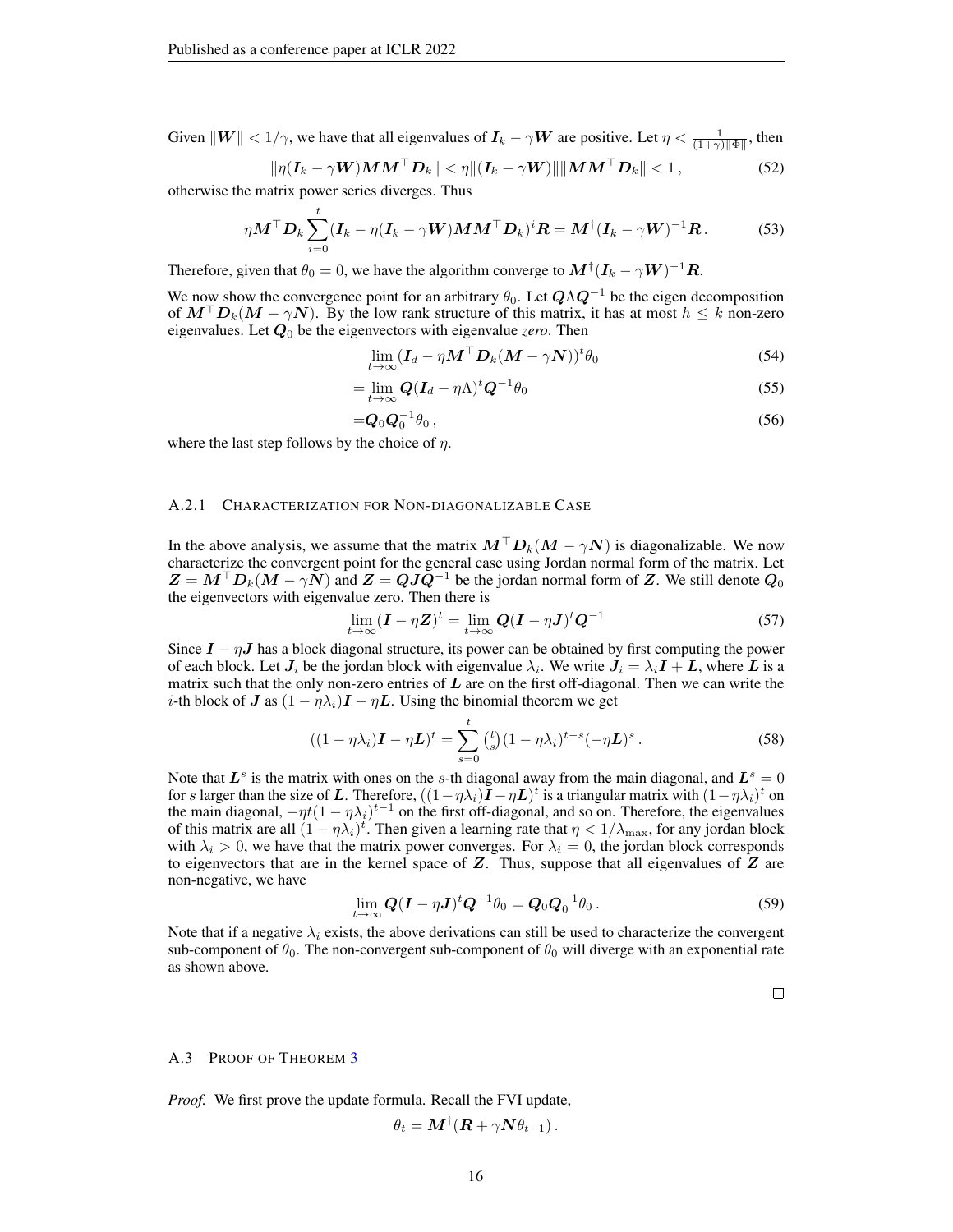For  $t = 1$  the result holds by definition. Suppose that

$$
\theta_t = \boldsymbol{M}^\dagger \left( \sum_{i=0}^{t-2} (\gamma \boldsymbol{N} \boldsymbol{M})^i \boldsymbol{R} + (\gamma \boldsymbol{N} \boldsymbol{M}^\dagger)^{t-1} (\boldsymbol{R} + \gamma \boldsymbol{N} \theta_0) \right)
$$
(60)

We now prove the result for  $t + 1$  by induction.

$$
\theta_{t+1} = \mathbf{M}^\dagger (\mathbf{R} + \gamma \mathbf{N} \theta_t) \tag{61}
$$

$$
= \boldsymbol{M}^{\dagger} \left( \boldsymbol{R} + \gamma \boldsymbol{N} \boldsymbol{M}^{\dagger} \left( \sum_{i=0}^{t-2} (\gamma \boldsymbol{N} \boldsymbol{M}^{\dagger})^i \boldsymbol{R} + (\gamma \boldsymbol{N} \boldsymbol{M}^{\dagger})^{t-1} (\boldsymbol{R} + \gamma \boldsymbol{N} \theta_0) \right) \right)
$$
(62)

$$
= \boldsymbol{M}^{\dagger} \left( \boldsymbol{R} + \left( \sum_{i=1}^{t-1} (\gamma \boldsymbol{N} \boldsymbol{M}^{\dagger})^i \boldsymbol{R} + (\gamma \boldsymbol{N} \boldsymbol{M}^{\dagger})^t (\boldsymbol{R} + \gamma \boldsymbol{N} \theta_0) \right) \right)
$$
(63)

$$
= \boldsymbol{M}^{\dagger} \left( \sum_{i=0}^{t-1} (\gamma \boldsymbol{N} \boldsymbol{M}^{\dagger})^i \boldsymbol{R} + (\gamma \boldsymbol{N} \boldsymbol{M}^{\dagger})^t (\boldsymbol{R} + \gamma \boldsymbol{N} \theta_0) \right)
$$
(64)

Clearly the convergence of this algorithm depends on the spectral norm of  $NM^{\dagger}$ . In particular, given that  $||NM^{\dagger}|| < 1/\gamma$ , we have the algorithm converges to

$$
\boldsymbol{M}^{\dagger}(\boldsymbol{I}_k - \gamma \boldsymbol{W})^{-1} \boldsymbol{R} \tag{65}
$$

as  $t \to \infty$ . This finishes the proof.

#### A.[4](#page-6-4) PROOF OF THEOREM 4 AND COROLLARY [1](#page-6-2)

*Proof.* We first prove the result for residual minimization fixed point  $\theta_{\rm RM}$ . The proof is adopted from characterizing the minimum norm solution of solving least square [\(Boyd and Vandenberghe,](#page-9-14) [2004\)](#page-9-14). Let  $A = M - \gamma N$  for simplicity. We write the Lagrange of the optimization problem,

$$
\mathcal{L}(\theta, \alpha) = \inf_{\theta \in \mathbb{R}^d} \sup_{\alpha \in \mathbb{R}^k} \frac{1}{2} ||\theta||^2 + \alpha^\top (\boldsymbol{R} - \boldsymbol{A}\theta)
$$
(66)

$$
= \sup_{\alpha \in \mathbb{R}^k} \frac{1}{2} ||\mathbf{A}^\top \alpha||^2 + \alpha^\top \mathbf{R} - \alpha^\top \mathbf{A} \mathbf{A}^\top \alpha \tag{67}
$$

$$
= \sup_{\alpha \in \mathbb{R}^k} \alpha^{\top} \boldsymbol{R} - \frac{1}{2} \alpha^{\top} \boldsymbol{A} \boldsymbol{A}^{\top} \alpha.
$$
 (68)

Solving for  $\alpha^*$  and add it to  $\theta^* = A^\top \alpha^*$  gives that  $\theta^* = A^\dagger R$ .

We next prove Corollary [1,](#page-6-2) which characterizes the TD and FVI fixed point  $\theta_{\rm TD}$ . Let  $\bm{W} = \bm{N}\bm{M}^{\dagger}$ . We write the Lagrange of the optimization problem,

$$
\mathcal{L}(\theta, \alpha) = \inf_{\theta \in \mathbb{R}^d} \sup_{\alpha \in \mathbb{R}^k} \frac{1}{2} ||\theta||^2 + \alpha^\top (\boldsymbol{R} - (\boldsymbol{I}_k - \gamma \boldsymbol{W}) \boldsymbol{M} \theta)
$$
(69)

$$
= \sup_{\alpha \in \mathbb{R}^k} \frac{1}{2} \| \boldsymbol{M}^\top (\boldsymbol{I}_k - \gamma \boldsymbol{W})^\top \alpha \|^2 + \alpha^\top \boldsymbol{R} - \alpha^\top (\boldsymbol{I}_k - \gamma \boldsymbol{W}) \boldsymbol{M} \boldsymbol{M}^\top (\boldsymbol{I}_k - \gamma \boldsymbol{W})^\top \alpha
$$
(70)

$$
= \sup_{\alpha \in \mathbb{R}^k} \alpha^{\top} \mathbf{R} - \frac{1}{2} \alpha^{\top} (\mathbf{I}_k - \gamma \mathbf{W}) \mathbf{M} \mathbf{M}^{\top} (\mathbf{I}_k - \gamma \mathbf{W})^{\top} \alpha.
$$
 (71)

Solving for  $\alpha^*$  and add it to  $\theta^* = \bm{M}^\top (\bm{I}_k - \gamma \bm{W})^\top \alpha^*$  gives that  $\theta^* = \bm{M}^\dagger (\bm{I}_k - \gamma \bm{W})^{-1} \bm{R}$ . The second part of Theorem [4](#page-6-4) is immediately followed by this.

 $\Box$ 

 $\Box$ 

## <span id="page-16-0"></span>A.5 PROOF OF THEOREM [5](#page-6-5)

<span id="page-16-1"></span>**Lemma 2.** Let  $\theta_t$  be the output of FVI at iteration t with  $\theta_0$  as the initial parameter. We have that  $M^{\dagger}M\theta_t = \theta_t$  for any  $t \geq 1$ .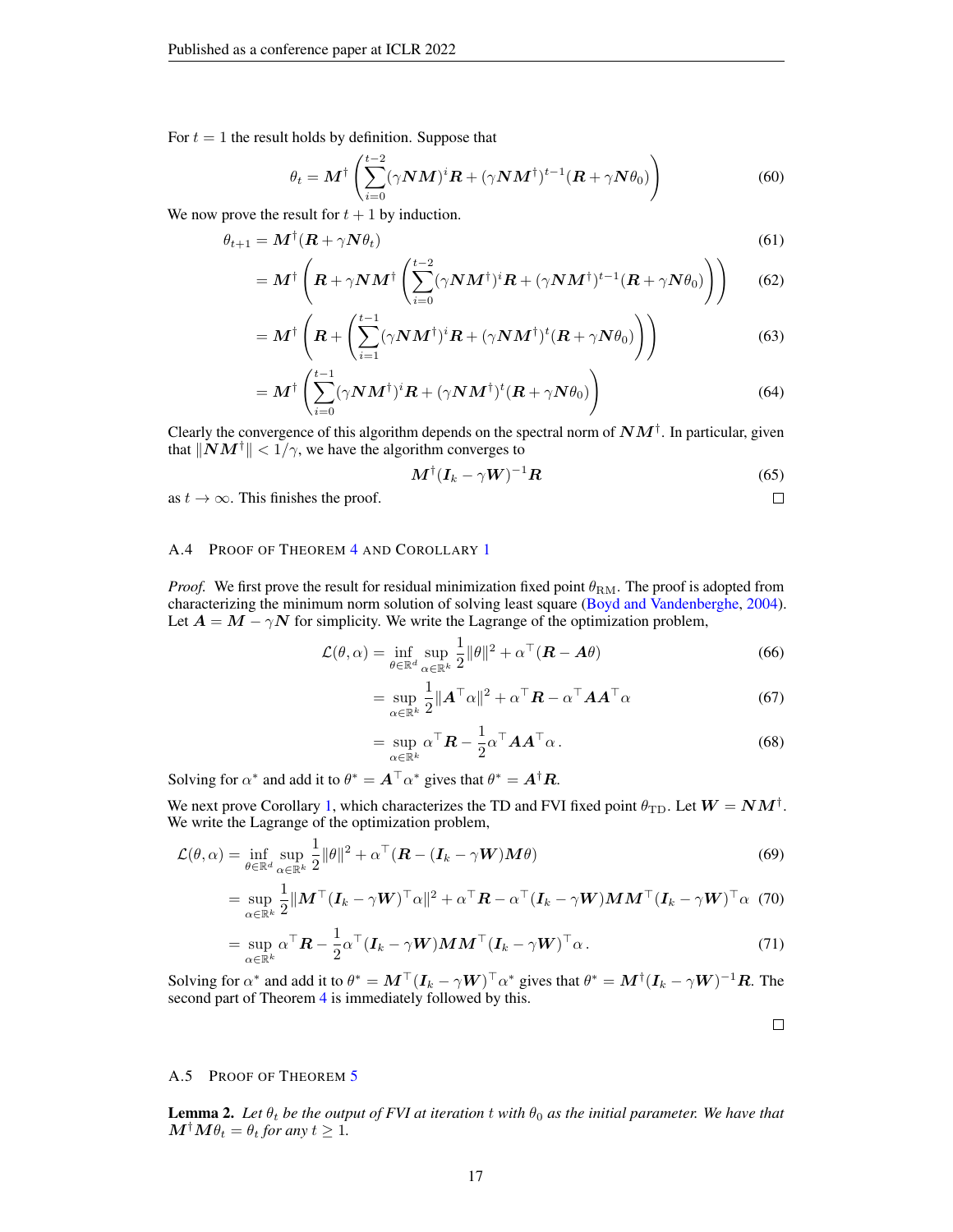*Proof.* The claim is implied by the fact that  $\theta_t$  is in the row space of M. In particular, by Theorem [3,](#page-6-0)  $\theta_t = \mathbf{M}^\dagger \alpha$  for some  $\alpha \in \mathbb{R}^n$ . Thus,

$$
\mathbf{M}^{\dagger} \mathbf{M} \theta_t = \mathbf{M}^{\dagger} \mathbf{M} \mathbf{M}^{\dagger} \alpha = \mathbf{M}^{\dagger} \alpha = \theta_t. \tag{72}
$$

This finishes the proof.

<span id="page-17-0"></span>**Lemma 3.**  $\mathcal{E}(\theta)$  *is 1-smoothness.* 

*Proof.* Recall the prediction error of  $\theta \in \mathbb{R}^d$ 

$$
\mathcal{E}(\theta) = \frac{1}{2} \left\| \Phi \theta - v \right\|_{\mathcal{D}_{\mu}}^2 = \frac{1}{2} \left\| \theta - \theta^* \right\|_{\Sigma}^2, \qquad (73)
$$

where  $\Sigma = \Phi^{\top} D_{\mu} \Phi$ . The gradient of  $\theta$  is  $\mathcal{E}'(\theta) = \Sigma(\theta - \theta^*)$ . Then

$$
\|\mathcal{E}'(\theta_1) - \mathcal{E}'(\theta_2)\| = \|\Sigma(\theta_1 - \theta_2)\| \le \lambda_{\max}(\Sigma) \|(\theta_1 - \theta_2)\| \le \|\theta_1 - \theta_2\|,
$$
 (74)

where we use  $\|\phi(s)\| \le 1$  for all  $s \in S$  and  $\lambda_{\max}(\Sigma) \le \sum_{s} \mu(s) \lambda_{\max}(\phi(s)\phi(s)^{\top}) \le 1$ .  $\Box$ 

<span id="page-17-1"></span>**Lemma 4.** Let 
$$
\varepsilon_{app} = \mathbf{N} \Pi_{\mathbf{M}}^{\perp} \theta^*
$$
 and  $\sigma_{stat} = \mathbf{H}(P - \hat{P}) \Phi \theta^*$ . We have  
\n
$$
\mathbf{M} \theta^* = \mathbf{R} + \gamma (\varepsilon_{app} + \varepsilon_{stat}) + \gamma \mathbf{W} \mathbf{M} \theta^*.
$$
\n(75)

*Proof.* Using the definitions we have,

$$
M\theta^* = R + \gamma H P \Phi \theta^* \tag{76}
$$

$$
= \mathbf{R} + \gamma \mathbf{N} \theta^* + \gamma \mathbf{H} (P - \hat{P}) \Phi \theta^* \tag{77}
$$

$$
= \mathbf{R} + \gamma (\mathbf{W}\mathbf{M} + \mathbf{N}\Pi_{\mathbf{M}}^{\perp})\theta^* + \gamma \mathbf{H}(P - \hat{P})\Phi \theta^* \tag{78}
$$

$$
= \mathbf{R} + \gamma(\varepsilon_{\rm app} + \varepsilon_{\rm stat}) + \gamma \mathbf{W} \mathbf{M} \theta^* \,. \tag{79}
$$

<span id="page-17-2"></span> $\Box$ 

 $\Box$ 

*Proof.* By Theorem [3,](#page-6-0)  $\theta_t = M^{\dagger} \mathcal{T}^{t-1} (R + \gamma N \theta_0)$  is the output of FVI at iteration t. By noting that  $\mathcal{E}(\theta^*) = 0$  and Lemma [3,](#page-17-0) for any  $\theta \in \mathbb{R}^d$ .

$$
\mathcal{E}(\theta) \le \frac{1}{2} \|\theta - \theta^*\|^2 = \frac{1}{2} \left( \|\theta - \theta^*\|_{\mathbf{M}^\dagger \mathbf{M}}^2 + \|\theta - \theta^*\|_{\mathbf{I}_d - \mathbf{M}^\dagger \mathbf{M}}^2 \right). \tag{80}
$$

We first consider the second term. By Lemma [2,](#page-16-1)

$$
\|\theta_t - \theta^*\|_{\mathbf{I}_d - \mathbf{M}^\dagger \mathbf{M}}^2 = (\theta_t - \theta^*)^\top (\mathbf{I}_d - \mathbf{M}^\dagger \mathbf{M}) (\theta_t - \theta^*) = \|\theta^*\|_{\mathbf{I}_d - \mathbf{M}^\dagger \mathbf{M}}^2.
$$
 (81)  
We now consider the first term. By Lemma 4,

$$
\mathbf{M}(\theta^* - \theta_t) = \mathbf{M}\theta^* - \mathcal{T}^{t-1}(\mathbf{R} + \gamma \mathbf{N}\theta_0)
$$
\n(82)

$$
=\sum_{i=0}^{t-2} (\gamma \boldsymbol{W})^i (\boldsymbol{R} + \gamma (\varepsilon_{\text{app}} + \varepsilon_{\text{stat}})) + (\gamma \boldsymbol{W})^{t-1} (\boldsymbol{M} \theta^*) - \sum_{i=0}^{t-2} (\gamma \boldsymbol{W})^i \boldsymbol{R} - (\gamma \boldsymbol{W})^{t-1} (\boldsymbol{R} + \gamma \boldsymbol{N} \theta_0)
$$
\n(83)

$$
=\gamma\left(\sum_{i=0}^{t-2}(\gamma W)^i\varepsilon_{\rm app}+\sum_{i=0}^{t-1}(\gamma W)^i\varepsilon_{\rm stat}+(\gamma W)^{t-1}N(\theta^*-\theta)\right)
$$
(84)

Let  $\hat{\Sigma} = \bm{M}^\top \bm{D}_k \bm{M}$  be the empirical covariance matrix. Note that  $\lambda_{\min}(\bm{M}^\top \bm{M})/k \geq \lambda_{\min}(\hat{\Sigma})$ . To show this, let  $\bar{D} = \text{diag}(\frac{1}{k}, \dots, \frac{1}{k})$ , and  $M = USV^\top$  be the SVD of M. Then

$$
\lambda_{\min}^+(M^\top \bar{D}M) = \min_{\|x\|=1} x^\top M^\top \bar{D}Mx \tag{85}
$$

$$
= \min_{\|\alpha\|=1} \alpha^{\top} \mathbf{S} \mathbf{U}^{\top} \bar{\mathbf{D}} \mathbf{U} \mathbf{S} \alpha \tag{86}
$$

$$
\geq \min_{\|\alpha\|=1} \alpha^{\top} \mathbf{S} \mathbf{U}^{\top} \mathbf{D}_k \mathbf{U} \mathbf{S} \alpha \tag{87}
$$

$$
= \lambda_{\min}^+ (M^\top D_k M) \tag{88}
$$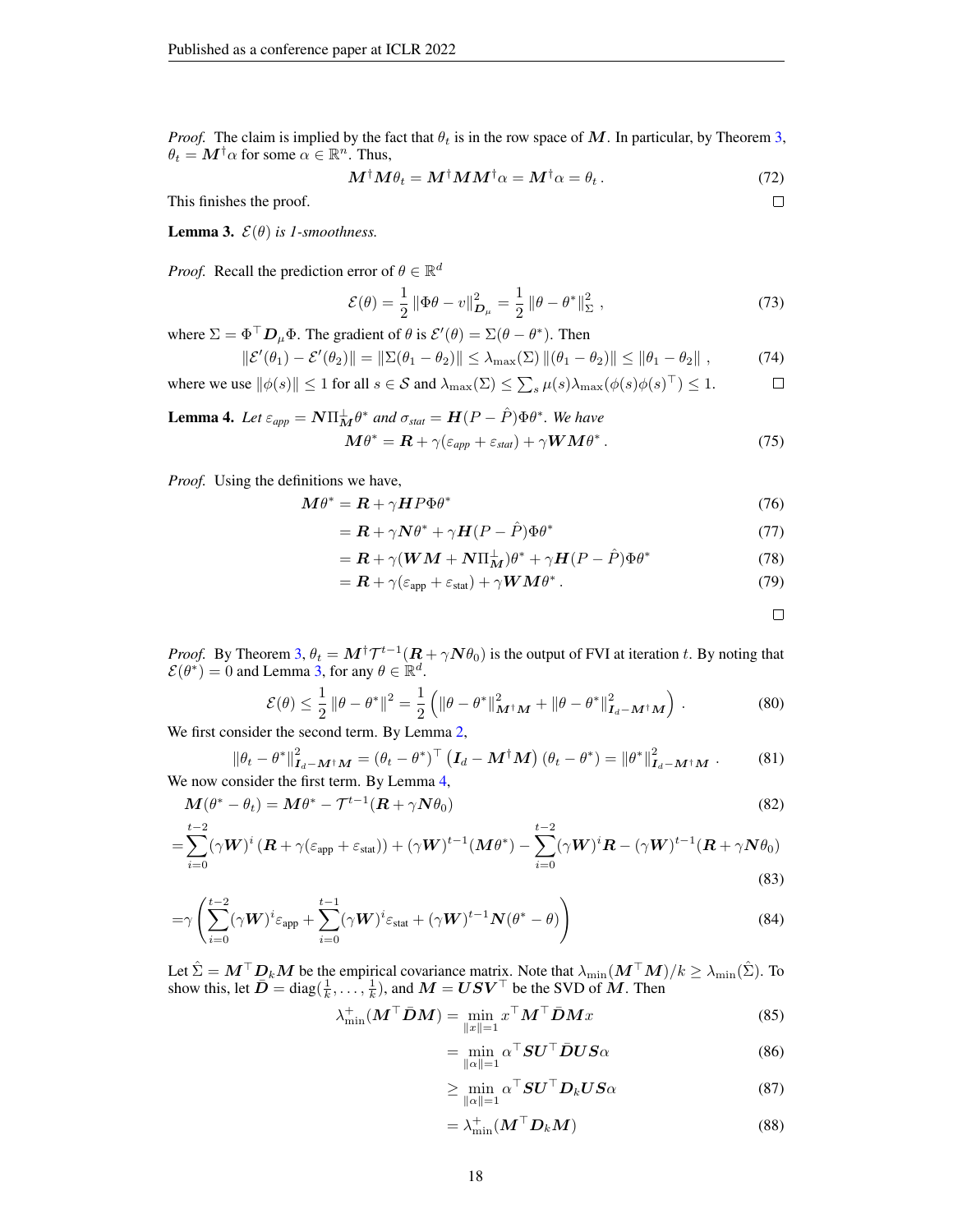where we replace  $x = V\alpha$  since V are orthonormal bases, and  $\min_{i \in [k]} \hat{\mu}_i \leq 1/k$ . Therefore,

$$
\|\boldsymbol{M}^{\dagger}\| = 1/\sqrt{\lambda_{\min}^{+}(\boldsymbol{M}^{\dagger}\boldsymbol{M})} \le 1/\sqrt{k\lambda_{\min}^{+}(\hat{\Sigma})}.
$$

Combining the results above we have,

$$
\|\theta_t - \theta^*\|_{\mathbf{M}^\dagger \mathbf{M}}^2 = \left\|\mathbf{M}^\dagger \mathbf{M}(\theta_t - \theta^*)\right\|^2
$$
\n
$$
\leq \|\mathbf{M}^\dagger\|^2 \left\|\mathbf{M}(\theta_t - \theta^*)\right\|^2
$$
\n(89)

$$
\leq \frac{\gamma}{k\lambda_{\min}(\hat{\Sigma})} \left\| \sum_{i=0}^{t-1} (\gamma \boldsymbol{W})^i (\varepsilon_{\text{app}} + \varepsilon_{\text{stat}}) + (\gamma \boldsymbol{W})^{t-1} \boldsymbol{N} (\theta^* - \theta) \right\|^2 \tag{91}
$$

$$
\leq \frac{4\gamma}{k\lambda_{\min}(\hat{\Sigma})} \left( (\varepsilon^2 + \sigma^2) \left\| \sum_{i=0}^{t-1} (\gamma \mathbf{W})^i \right\|^2 + \|(\gamma \mathbf{W})^{t-1}\|^2 \|\Phi\|^2 \|\theta_0 - \theta^*\|^2 \right). \tag{92}
$$

Combine this with Eq. [\(81\)](#page-17-2) finishes the proof.

$$
\Box
$$

### <span id="page-18-0"></span>A.6 PROOF OF COROLLARY [2](#page-7-2)

*Proof.* Recall that in the proof of Theorem [5](#page-6-5) we have

$$
\|\theta_t - \theta^*\|_{\mathbf{M}^\dagger\mathbf{M}}^2 \leq \frac{4\gamma}{k\lambda_{\min}(\hat{\Sigma})} \left( (\varepsilon^2 + \sigma^2) \left\| \sum_{i=0}^{t-1} (\gamma \mathbf{W})^i \right\|^2 + \|(\gamma \mathbf{W})^{t-1}\|^2 \|\Phi\|^2 \|\theta_0 - \theta^*\|^2 \right). \tag{93}
$$

Given that  $\|\mathbf{W}\| < 1$ , we have for the fixed point  $\theta_{\infty}$ ,

$$
\|\theta_t - \theta^*\|_{\mathbf{M}^\dagger \mathbf{M}}^2 \le \frac{4\gamma(\varepsilon^2 + \sigma^2)}{k\lambda_{\min}(\hat{\Sigma})(1 - \gamma)^2}
$$
(94)

We first consider  $\sigma^2 = ||\mathbf{H}(P - \hat{P})v||^2$ . By Hoeffding's inequality and a union bound we have with probability at least  $1 - \delta$ , for any  $s \in \text{supp}(D)$ ,

$$
\left| \left( \hat{P}_s - P_s \right)^\top v \right| \le \frac{1}{1 - \gamma} \sqrt{\frac{\log(|\mathcal{S}|/\delta)}{2n(s)}} \,. \tag{95}
$$

Thus, let  $n_{\min} = \min_{s:n(s)>0} n(s)$ , we have

$$
\frac{\sigma^2}{k} \le \frac{\log(|\mathcal{S}|/\delta)}{2(1-\gamma)^2 n_{\min}}.\tag{96}
$$

Now we consider  $\varepsilon^2 = ||N\Pi_M^{\perp}\theta^*||^2$ . Since  $N\Pi_M^{\perp}$  is perpendicular to M, and all features have norm bounded by one,

$$
\frac{\varepsilon^2}{k} \le \|\theta^*\|_{\mathbf{I}_d - \mathbf{M}^\dagger \mathbf{M}}^2 \tag{97}
$$

Combine the above we have,

$$
\mathcal{E}(\theta) \le \frac{1}{2} \left\| \theta - \theta^* \right\|_{\mathbf{M}^\dagger \mathbf{M}}^2 + \frac{1}{2} \left\| \theta^* \right\|_{\mathbf{I}_d - \mathbf{M}^\dagger \mathbf{M}}^2 \tag{98}
$$

$$
\leq \frac{2\gamma}{\lambda_{\min}(\hat{\Sigma})(1-\gamma)^2} \left( \frac{\log(|\mathcal{S}|/\delta)}{2(1-\gamma)^2 n_{\min}} + ||\theta^*||^2_{\mathbf{I}_d - \mathbf{M}^\dagger \mathbf{M}} \right) + \frac{1}{2} ||\theta^*||^2_{\mathbf{I}_d - \mathbf{M}^\dagger \mathbf{M}} \tag{99}
$$

$$
= \frac{\gamma \log(|\mathcal{S}|/\delta)}{\lambda_{\min}(\hat{\Sigma})(1-\gamma)^4 n_{\min}} + \frac{4\gamma}{\lambda_{\min}(\hat{\Sigma})(1-\gamma)^2} ||\theta^*||^2_{\mathbf{I}_d - \mathbf{M}^\dagger \mathbf{M}}
$$
(100)

Finally, using the tower rule gives the desired result.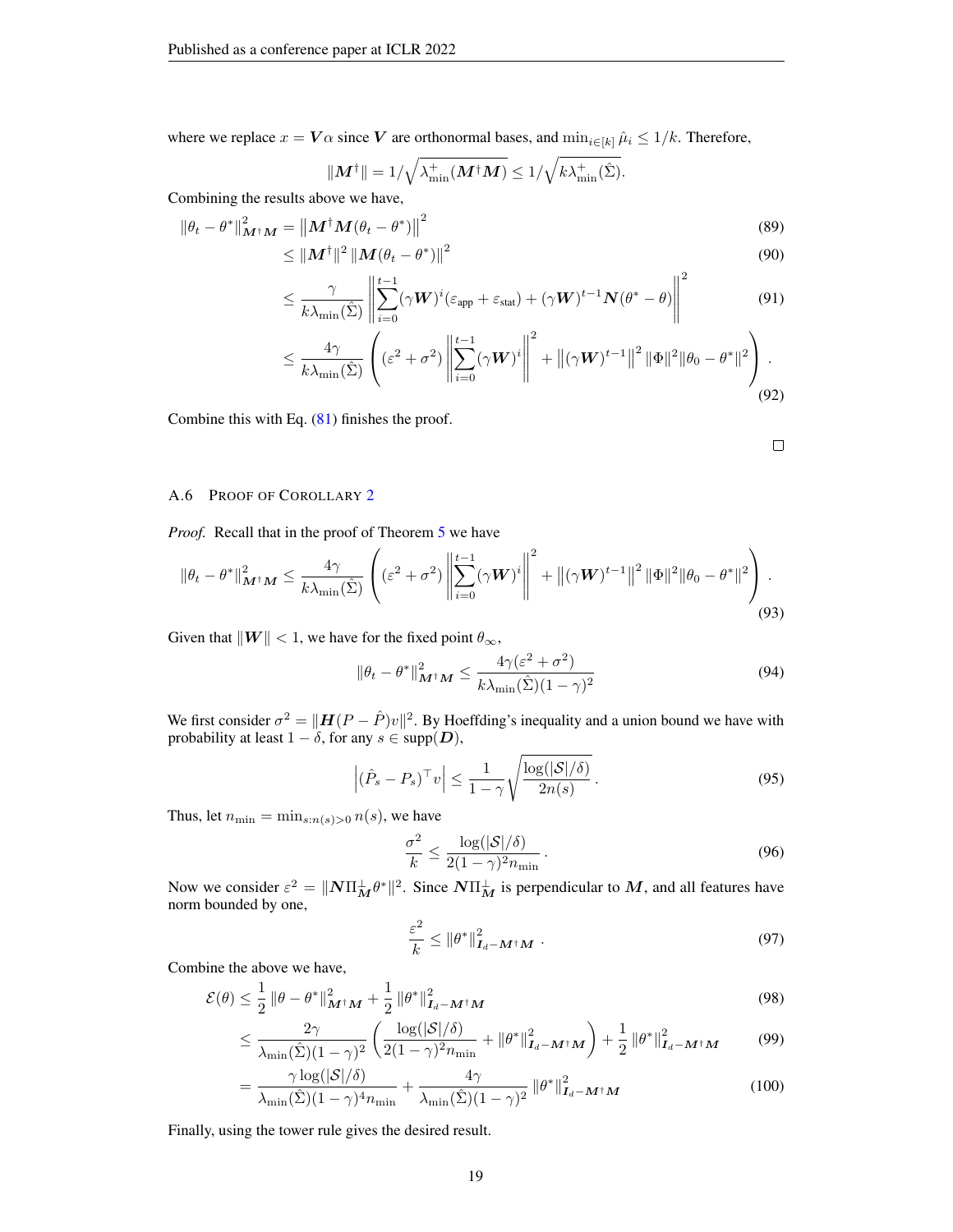#### <span id="page-19-0"></span>A.7 CONCENTRATION OF EIGENVALUES AND BOUNDING THE ORTHOGONAL COMPLEMENT

We will need the following result [\(Kuzborskij et al.,](#page-10-17) [2021,](#page-10-17) Theorem 6), which is concerned with the magnitude of projection onto the eigenspace of a covariance matrix. The result is based on [\(Shawe-Taylor et al.,](#page-11-17) [2005,](#page-11-17) Theorem 1)

**Lemma 5.** Let  $\hat{\Sigma} = \frac{1}{n} \sum_i x_i x_i^{\top}$  be the covariance matrix of i.i.d. data  $x_i \in \mathbb{R}^d$ . Denote the h-"tail" *of eigenvalues of a covariance matrix*  $\hat{\Sigma} = a s$ 

$$
\lambda^{>h} = \sum_{i=h+1}^{n} \lambda_i.
$$
\n(101)

Let  $\bm{U}_r$  be the first  $r$  eigenbasis for  $r \in [n].$  Then for any  $z \in \mathbb{R}^d$ , with probability at least  $1-\delta$ ,

$$
\mathbb{E}\left[\|\Pi_{U_r}^{\perp}z\|_{2}^{2}\right] \leq \min_{h \in [r]} \left\{\frac{1}{n}\lambda^{>h} + \frac{1+\sqrt{h}}{\sqrt{n}}\sqrt{\frac{2}{n}\sum_{i=1}^{n}||x_i||^2}\right\} + ||z||_2^2\sqrt{\frac{18}{n}\ln\left(\frac{2n}{\delta}\right)}.
$$
 (102)

The next lemma gives a non-asymptotic result to understand the behaviour of  $\lambda_{\min}$  [\(Kuzborskij et al.,](#page-10-17) [2021,](#page-10-17) Lemma 1).

**Lemma 6.** Let  $X = [X_1, \ldots, X_n] \in \mathbb{R}^{d \times n}$  be a random matrix with i.i.d. columns, such that  $\max_i \|X_i\|_2 \leq K$ *, and let*  $\hat{\Sigma} = \tilde{\bm{X}} \bm{X}^\top/n$ *, and*  $\Sigma = \mathbb{E}[\bm{X}_1 \bm{X}_1^\top]$ *. Then, for every*  $\alpha \geq 0$ *, with probability at least*  $1 - 2e^{-\alpha}$ *, we have* 

$$
\lambda_{\min}^+(\hat{\Sigma}) \ge \lambda_{\min}^+(\Sigma) \left( 1 - K^2 \left( c \sqrt{\frac{d}{n}} + \sqrt{\frac{\alpha}{n}} \right) \right)_+^2 \quad \text{for } n \ge d,
$$
 (103)

and furthermore, assuming that  $\|\boldsymbol{X}_i\|_{\Sigma^\dagger} =$  $d$ *, for all*  $i \in [n]$ *, we have* 

$$
\lambda_{\min}^+(\hat{\Sigma}) \ge \lambda_{\min}^+(\Sigma) \left( \sqrt{\frac{d}{n}} - K^2 \left( c + 6\sqrt{\frac{\alpha}{n}} \right) \right)_+^2 \quad \text{for } n < d \,, \tag{104}
$$

where we have an absolute constant  $c = 2^{3.5} \sqrt{\frac{m}{m}}$ ln 9*.*

## <span id="page-19-1"></span>B EXPERIMENT SETUP

In this section, we provide additional details about the experimental setup and hyper-parameters used for each of the environments. For all of these environments the regularization weights were considered as tunable hyper-parameters. In addition, for  $R_{\phi}$  (see Eq [23\)](#page-8-1), the scale factor  $\beta$  was also considered as a parameter to be tuned in order to approximate the feature matrix norm.

## B.1 ACROBOT

- Replay buffer with 10k tuples sampled using a random policy across trajectories with maximum episode length of 64.
- A DQN with hidden units consisting of fully connected layers with  $(100, 100)$  units.
- Batch size 64.
- Learning rate of 1e-3.
- Regularized RM with weight of 2e-2 on  $\mathcal{R}_{\phi}$  and 1e-4 on  $\mathcal{R}_{w}$ .
- Regularized TD with weight of 0 on  $\mathcal{R}_{\phi}$  and 1e-4 on  $\mathcal{R}_{w}$ .

#### B.2 REACHER

• Replay buffer with 10k tuples sampled from a random policy across trajectories with maximum steps per episode of length 50.

20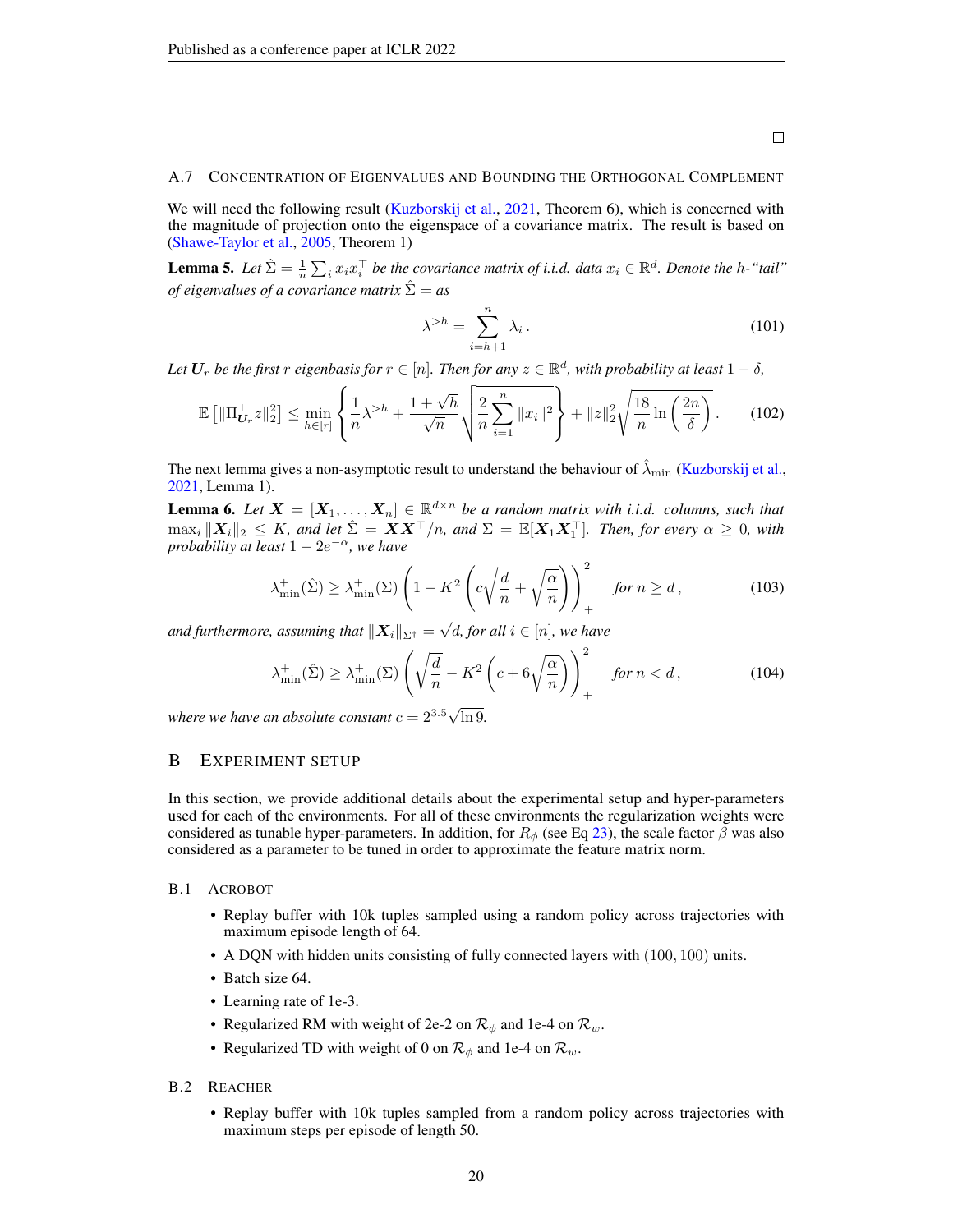- Learning rate 1e-4.
- A value network for the continuous action inputs with a fc observation layer with params (50,), a fc action layer with params (50,) and a joint fc layer with params (100,).
- Batch size 64.
- Gradient clipping with a norm of 10.0
- Regularized RM with weight of 0.15 on  $\mathcal{R}_w$  and 0 on  $\mathcal{R}_\phi$ .
- Regularized TD with weight of 2e-2 on  $\mathcal{R}_w$  and 7e-3 on  $\mathcal{R}_\phi$ .
- B.3 CARTPOLE
	- Replay buffer with 10k tuples sampled using a random policy across trajectories with maximum steps per episode of length 50.
	- A DQN with hidden units consisting of fully connected layers with (100, 100) units.
	- Batch size 64.
	- Learning rate 1e-3.
	- Regularized RM with weight of 0.29 on  $\mathcal{R}_w$  and 0 on  $\mathcal{R}_\phi$ .
	- Regularized TD with weight of 1.5e-3 on  $\mathcal{R}_w$  and 5e-3 on  $\mathcal{R}_\phi$ .
- B.4 PENDULUM
	- Replay buffer with 1k tuples obtained by sampling directly from a fixed initial state distribution using a random policy.
	- A value network for the continuous action inputs with a fc observation layer with params (50,), a fc action layer with params (50,) and a joint fc layer with params (100,).
	- Batch size 64.
	- Learning rate 1e-3.
	- Regularized RM with weight of 1.0 on  $\mathcal{R}_w$  and 5.4e-4 on  $\mathcal{R}_\phi$ .
	- Regularized TD with weight of 0 on  $\mathcal{R}_w$  and 1.0 on  $\mathcal{R}_\phi$ .

## B.5 EXTRA EXPERIMENT RESULTS

We provide extra experiment results on four Mujoco control problems to assess the applicability of the proposed regularization  $R_{\phi}$ : HalfCheetah, Hopper, Ant, and Walker2d. The results are provided in Fig. [3.](#page-21-0) All results are averaged over 100 runs with different random seeds. The hyper-parameters are provided below.

- The Q-function is approximated by two hidden layer fully neural networks, where the hidden layer size is 256.
- Batch size 256.
- Learning rate 3e-4.
- Regularized TD weight are tuned from  ${1e-4, 1e-3, 1e-2, 1e-1, 1}$